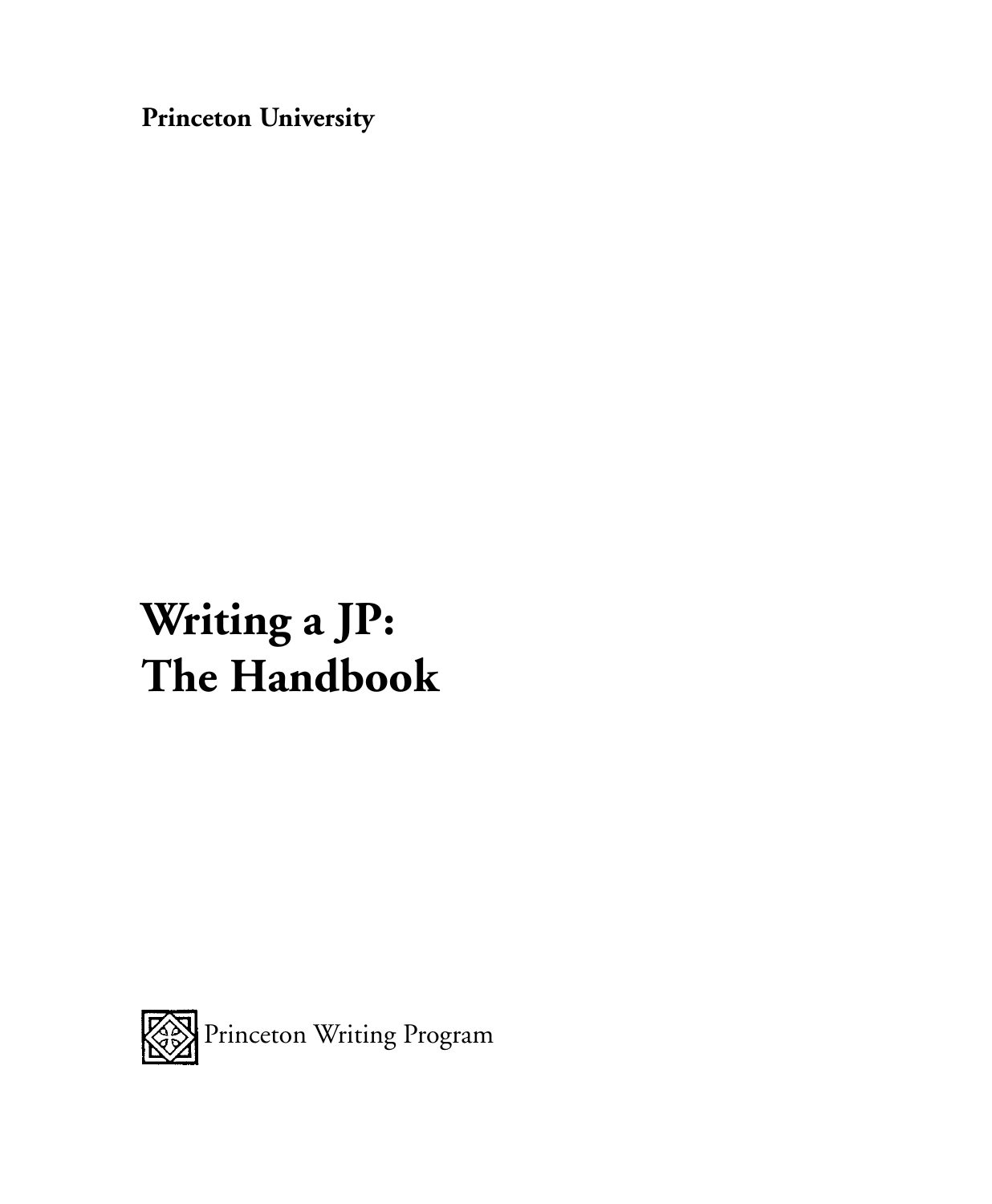**Writing a JP: The Handbook ©2002, 2007** Princeton Writing Program www.princeton.edu/writing Princeton University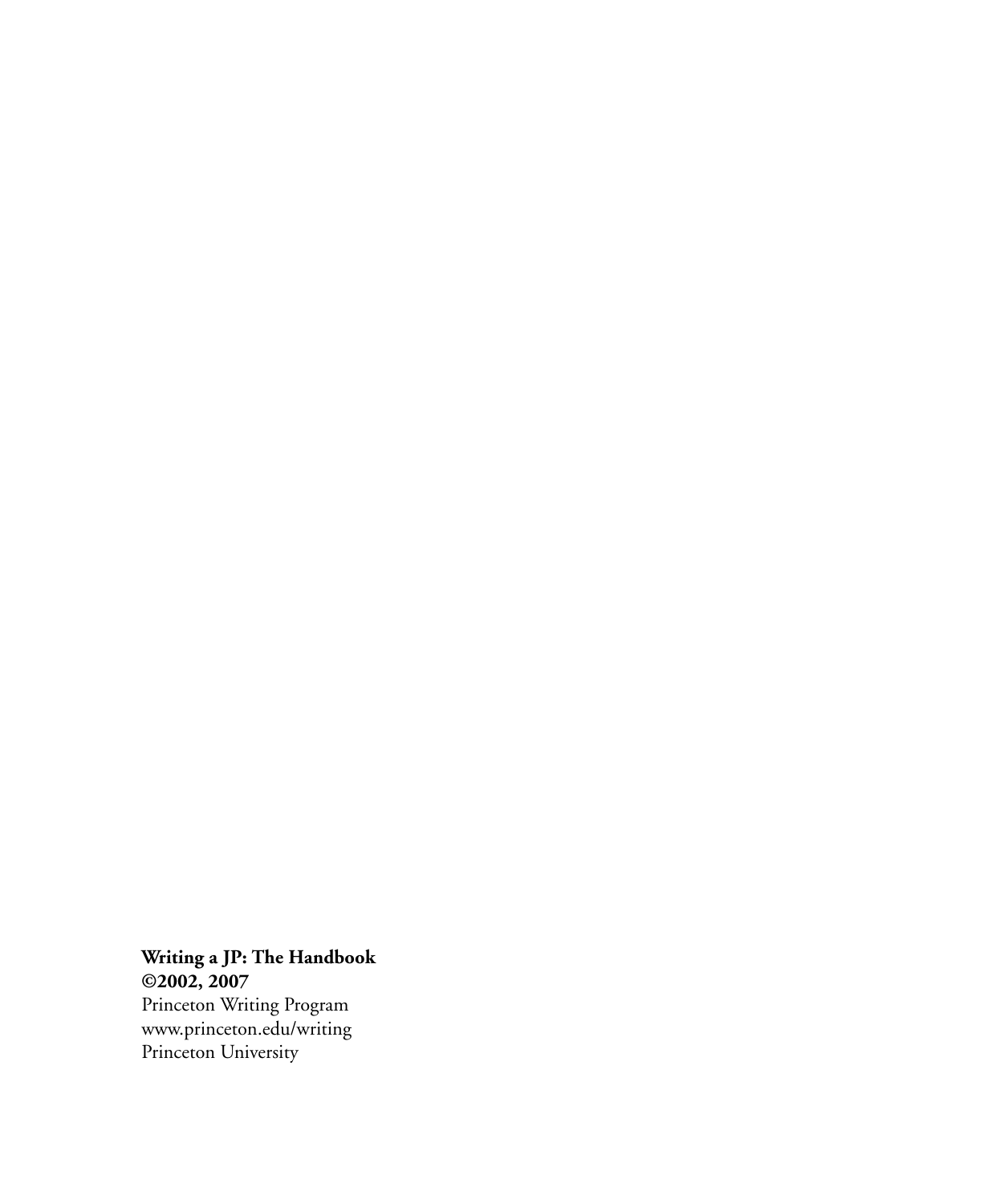### **Contents**

| 1. | Preliminaries                                                | $\mathbf{1}$   |
|----|--------------------------------------------------------------|----------------|
|    | Good News and Bad News                                       | 1              |
|    | Academic Departments and Programs                            | $\overline{c}$ |
|    | Your JP Adviser's Role                                       | $\mathfrak{2}$ |
|    | Managing Your Time                                           | 3              |
| 2. | <b>Generating Ideas</b>                                      | $\overline{4}$ |
| 3. | <b>Writing as Thinking</b>                                   | $\overline{4}$ |
|    | Writing to Generate Ideas                                    | 5              |
|    | Writing to Develop Ideas                                     | 6              |
| 4. | Research, Reading, and Writing                               | 7              |
| 5. | <b>Crafting a Good Research Question or Problem</b>          | 8              |
|    | Losing Confidence in Your Thesis                             | 9              |
|    | Discovering a Similar Idea in Someone Else's Work            | 9              |
| 6. | Developing an Argument                                       | 10             |
|    | Asking and Answering a Question                              | 11             |
|    | Exploring a Question or a Claim                              | 12             |
|    | <b>Argument Structure</b>                                    | 13             |
| 7. | Problems You May Encounter Crafting a Thesis and an Argument | 13             |
| 8. | <b>Revision</b>                                              | 15             |
| 9. | Audience                                                     | 17             |
|    | 10. Using Outlines and Abstracts                             | 18             |
|    | <b>About Outlines</b>                                        | 19             |
|    | <b>About Abstracts</b>                                       | 20             |
|    | 11. Final Thoughts                                           | 21             |
|    | <b>Checklist and Timetable</b>                               | $22 - 23$      |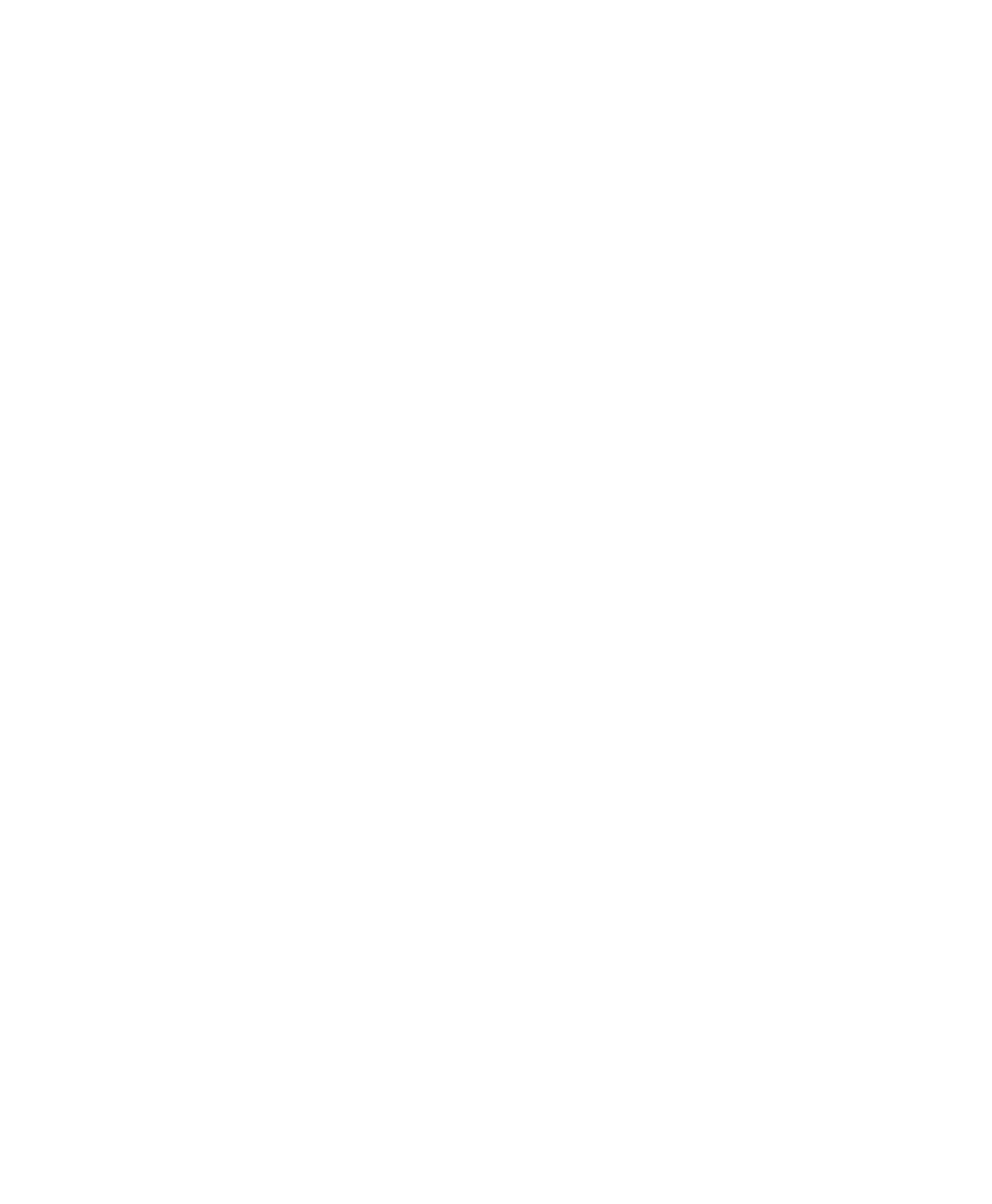# **Writing a JP**

# **1. Preliminaries**

#### **Good News and Bad News**

The junior project may be the largest independent research project you will have undertaken at Princeton. If your JP is a paper, it may be the longest paper you have ever had to write. This can make it an intimidating project to face. The good news is that while writing a long paper usually takes more time than writing a shorter paper—and there is frequently more research to be done and morematerial to discuss—the real work of a JP is no different from the work of any scholarly writing. There is just more of it. This point might seem obvious, but students sometimes feel that there is something qualitatively different that goes into a long paper. This is one of the things that stands in the way of starting a JP and of hanging in there when it doesn't go well. Of course, the brute length of the paper involves some unique writing demands, but these are relatively minor compared to the basic work of discovering and developing your ideas. For this reason, much of the advice that follows is relevant to writing any paper, whatever the length.

The approaches to writing a JP discussed here are not meant to be taken dogmatically. The suggestions in this handbook are based on the collective writing experiences of Princeton undergraduate and graduate students, on many discussions and conversations with Writing Center Fellows who have worked with students on their JPs and theses, and with professors from various departments who have served as JP advisers. Some of the suggestions may be useful to you; others may not. Experiment with them and with other strategies and techniques that you come across until you find a way of writing that suits you.

The best way to use the methods discussed here is to begin thinking about your JP early in the semester and not a few weeks before the paper is due. You can't expect to write a good JP over a few days any more than you can expect to complete a marathon without any training. The ideas in this publication will help you think about how to train for the JP.

For some students the JP causes anxiety because it is hard work. In addition, the JP is regarded by the University community as a rite of passage; you won't find any undergraduates who don't think the JP is a big deal. There's not much you can do about these social dynamics, except to try writing *against* them; some students find that writing in the face of these pressures actually invigorates their writing. You can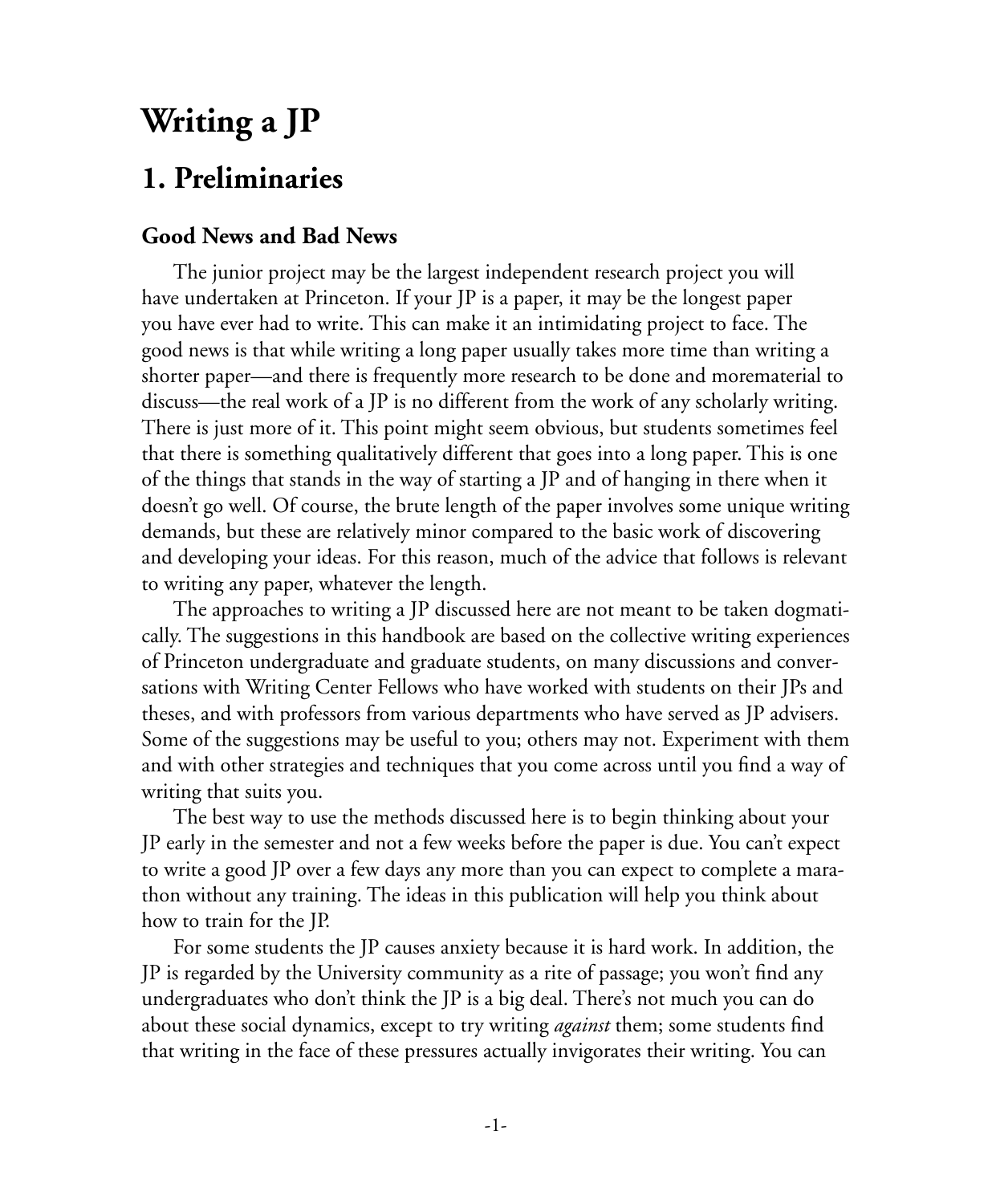also get help if you feel overwhelmed, and you shouldn't be reluctant to ask for it. If you think of the JP as the product of lots of writing, just as it is the product of lots of reading and thinking, writing it will become more comfortable.

#### **Academic Departments and Programs**

Every department and program has its own requirements for the junior project, and it is crucial that you become familiar with your department's or program's requirements early. You may need to gather this information for yourself. You should also:

• attend your department's or program's meetings for students writing JPs;

• learn protocols and deadlines in your department or program for being assigned a JP adviser and for submitting written work;

• ask if your department or program has its own set of guidelines and/or a style sheet for junior papers. If it does, get a copy early and read it;

• talk with seniors in your department or program about the JP process.

### **Your JP Adviser's Role**

Meeting with your adviser is an important step in beginning your junior project. Bear in mind that professors—like students—work in different ways: some advisers will provide a great deal of help as you design your JP, and others won't; some will want to read a draft (or two) of every chapter, and others won't; some advisers will offer detailed evaluations of drafts you submit, and others won't. It is therefore wise to discuss at the outset what sort of role your adviser will play and what expectations your adviser has for you. Since this person is also your reader, it's a good idea to get as clear a picture as you can of what a JP should look like. Ask your adviser to let you read successful past JPs, if they exist on file.

Once you have found an adviser for your junior project, it is important for you both to establish regular meetings. Your adviser may save you early on from running down blind alleys, from undertaking a project that is too big, or from making other errors students commonly make when writing a JP. If you want help from your adviser, it is best to ask for it—rather than waiting to be asked—and to keep asking for it as you need it.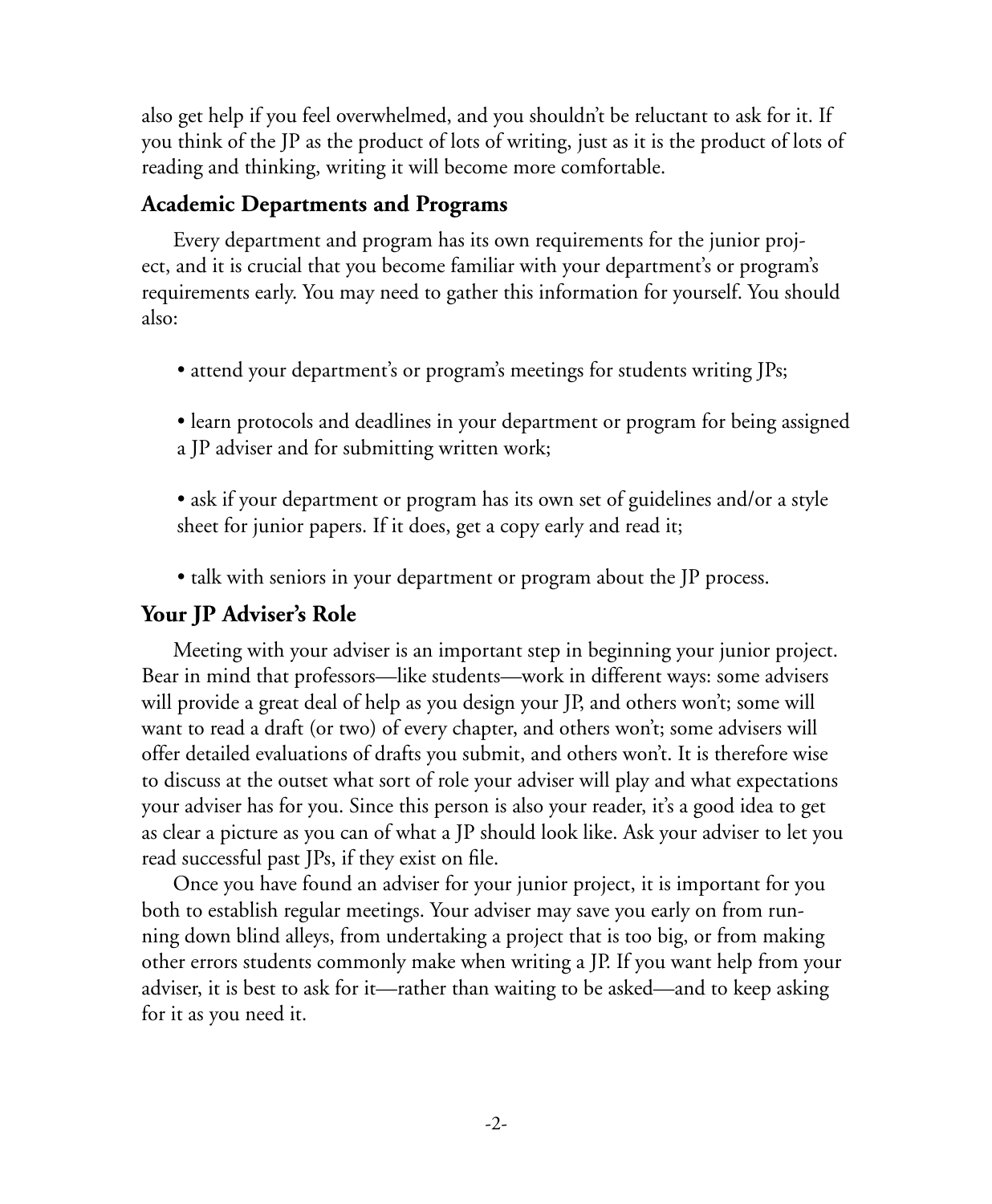If your department or adviser doesn't give you a set of deadlines or a timetable, take the initiative to set deadlines with your adviser for your research, for proposing a thesis, and for submitting an abstract and drafts of chapters. Setting up a schedule will motivate you to get to work on your JP early. Moreover, professors are more likely to be responsive to your work if they have seen *your* interest and effort.

Each time you meet with your adviser, decide beforehand what you want to accomplish. Do you want to test out your hypotheses? to describe the tentative argument you are building? to ask for bibliographic leads or guidance with your fieldwork logistics? to discuss research methodology or the best ways to organize your paper into chapters? The more articulate you are about your project and the problems with which you are wrestling, the more likely you are to receive practical and specific direction from your JP adviser. It's also a good idea to bring a copy of your abstract—no matter how rough it is or how early in your JP work you are—to conferences with your adviser (see "Using Outlines and Abstracts," Section 10). And, as a prelude to initial conferences with your adviser, you may find it useful to visit the Writing Center to talk over your project with a Fellow; in these meetings students often realize exactly what they need to discuss with their advisers.

#### **Managing Your Time**

Producing a successful JP can't be done in two weekends. Developing a clear idea and viable research problem, carrying out responsible and substantial research, and developing and presenting your findings in the form of an argument take time. Even the logistical aspects of producing a JP take more time than most students anticipate: arranging conferences with your adviser and consultations with other faculty; planning wait-time for your adviser to read and comment on your drafts; revising your drafts (maybe more than once); typing up your JP in the acceptable format, including preparing accurate and complete endnote and bibliographic entries; and proofreading. You will be wise also to budget time for the unpredictable, though not unexpected: computer and printer glitches, illness, discovering a serious flaw in your argument late in the game, and the need to pursue unanticipated research leads.

Many problems that come with writing a long paper can only be solved by time. If you have fifty footnotes instead of five, it will take longer to deal with the mechanics (i.e., filling in bibliographic material, formatting, checking punctuation, etc.). Organizing this material with the help of EndNote or RefWorks (programs for managing bibliographic information) will help reduce this time, but it still pays to organize this material as you go rather than all at once. To get started arranging your references with one of these programs, go to: http://libguides.princeton.edu/bibman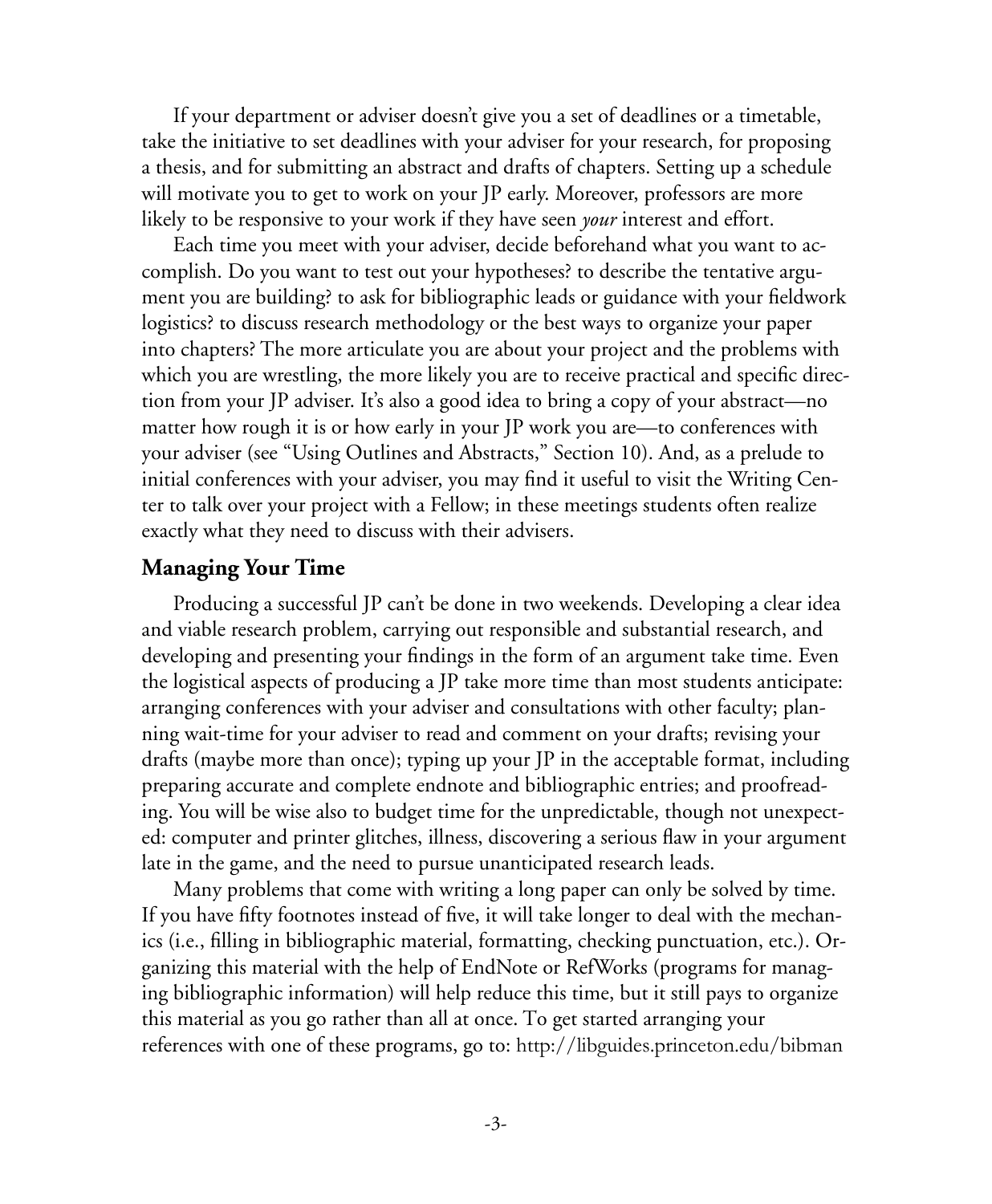# **2. Generating Ideas**

Every writer has had the experience of avoiding the blank page. There can be days or weeks when the TV, the gym, the couch—almost anything—will be a magnet that pulls you away from your writing. And every writer knows the frustration of sitting down with a tablet of paper and a pen, or at the computer, and feeling incapable of producing any words at all. A degree of procrastination and writer's block are frequently part of writing. You might find that the toughest problem of all is coming up with an idea to begin with.

If you have ever tried to meditate, you know that you are supposed to try to clear your mind of all the stray thoughts that are constantly passing through it. If you've tried to do this, you also know that it takes a lot of effort and a lot of practice to achieve. Writing is a bit like that. Getting an idea about something you read or something you hear about in a lecture is not a problem. It's next to impossible *not* to have ideas about those things. Most of the advice offered in this handbook is based on the view that writing a JP is essentially taking an idea of *whatever* quality and improving it by working on it through a process of rewriting. In this way, writing is like sculpting rather than like archery; you can begin with something crude and rough and end up with something great. Writing is a slow process that takes time and labor; it's *not*  like attempting to hit the bull's eye with your first shot (see "Revision," Section 8).

# **3. Writing as Thinking**

One of the best ways of thinking about something is to write about it. This may be a surprising bit of advice because many students assume that writing is what you do after you've done your thinking. They see writing as the way that thought is presented—a kind of packaging—rather than as a way of thinking. But consider the work you do by "talking through" an issue in your head or with someone else. Spoken language isn't the packaging of thought; it is one way of thinking. Writing can be like that, too.

Take seriously the things that puzzle you and the questions that occur to you in a lecture, in your reading, or merely in the course of your daydreaming. Often the questions will lead nowhere. But sometimes they will take you down interesting and surprising paths. It is unlikely that many people would spontaneously decide to explore the notion that surfaces differentially reflect different wavelengths of light, whatever the ambient illumination, but every child wonders why the grass is green. A compelling question as basic as *Why is the grass green*? can lead you to an interesting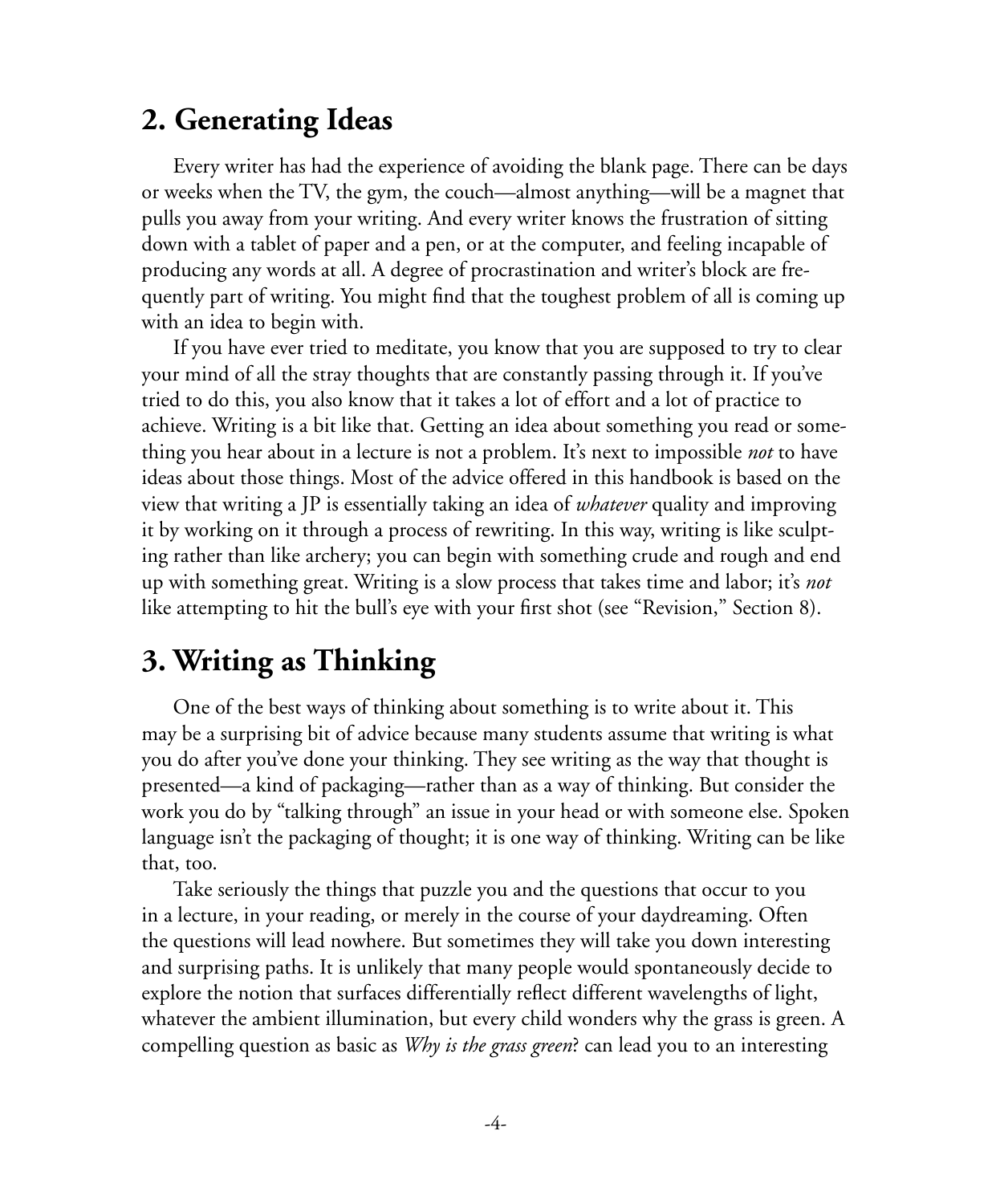and sophisticated topic, such as that surfaces differentially reflect different wavelengths of light, whatever the ambient illumination.

For many people, coming up with an idea to write about begins by wondering about something they have heard or read. You needn't have a clearly articulated claim in order to write. Great ideas are often those that come out of being puzzled or confused about something that no one else has noticed. If you've wondered about something in your field, try to formulate your thoughts as a question. Talk over the possibilities with a potential adviser (or with your departmental representative, who may be able to suggest a suitable adviser). Then think and write about that question. Trying to answer the question may lead you to an idea that will make a good JP topic.

#### **Writing to Generate Ideas**

Sit down with a pencil and paper, or at the computer, and give yourself a short but specific amount of time (say, two minutes) to write. The "rule" of the game is that you have to keep writing throughout the time you've given yourself. Don't stop to mull over what you've written, to change the grammar or spelling, to wonder about word choice, to think about relations among sentences or phrases, or to worry if what you've written is any good. Just start writing and keep writing. If you keep at it, two minutes at a time with a break in between, eventually something *will* come to mind. Putting whatever comes to mind down on paper may break your "block" and allow you to start working toward expressing ideas that are relevant to your JP. This sort of "freewriting" allows you to express whatever thoughts you might have about your topic without letting anxiety about how good your ideas are interfere with your thinking. When you're working to get your ideas on paper, try to silence your internal editor. If you worry about your writing as you're working, it's much harder to get words on the page.

Freewriting helps ideas surface, often in a confused and disorganized way. That's fine. What matters is letting yourself explore the possibilities. After you've done some freewriting, see if you can say in a more precise and orderly way what has emerged from the freewriting. Then do some more freewriting and see what *that* produces. Some of what you write will have to be thrown away; some of it will lead to an idea that can be developed; some of it may even be usable as it is. Eventually, you may be able to develop a thesis and the beginning of an argument just by freewriting.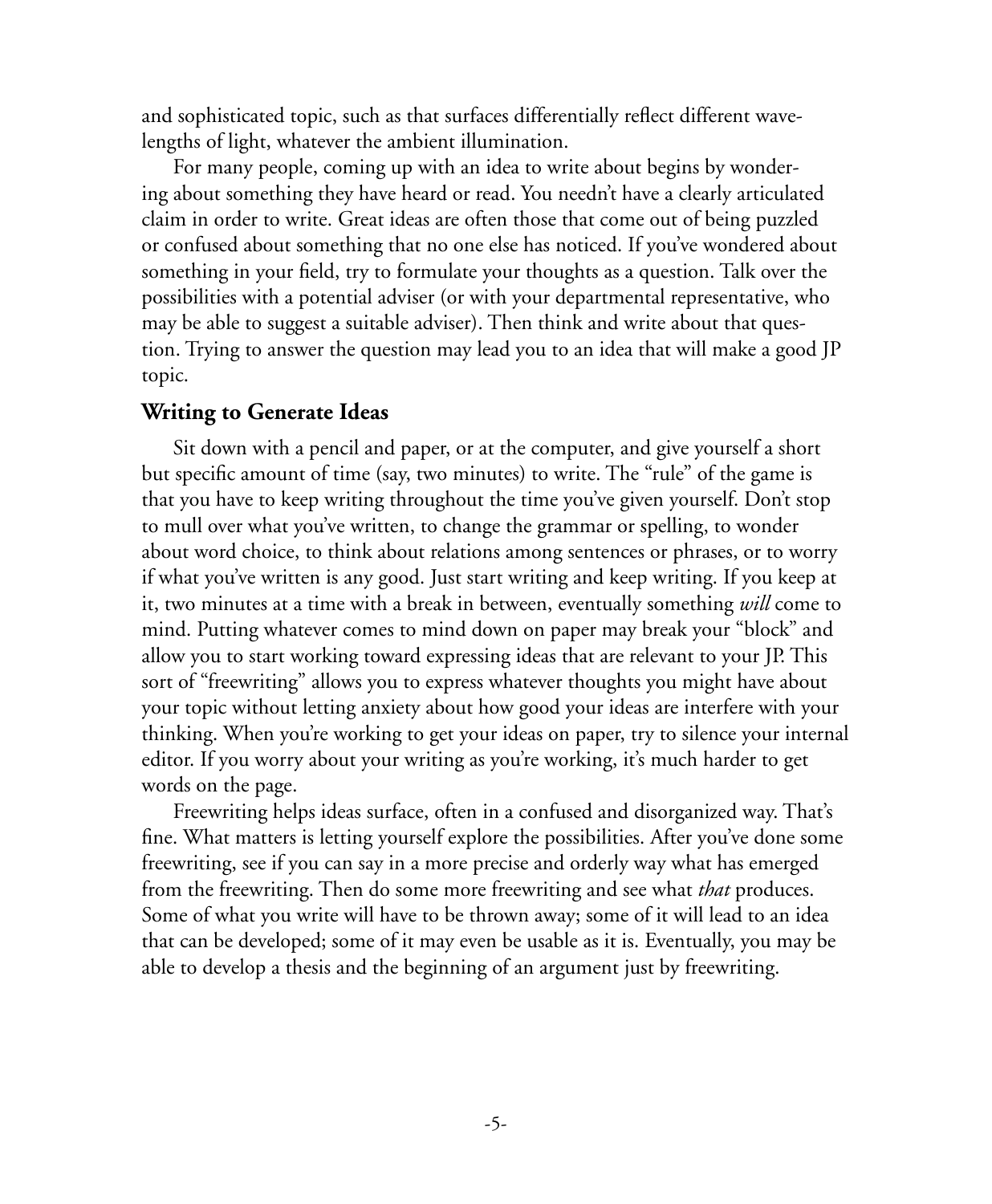#### **Writing to Develop Ideas**

As you seek to develop your ideas, try some form of writing as soon as you can. Write about the difficulties you encounter thinking about your ideas, about what interests you in your topic, about what research you think you ought to pursue. Take notes while talking with a classmate or professor about a problem you've come up against in your JP. Or think out loud into a tape recorder, and then take notes on what you hear yourself saying. Also, write down questions that you think may be worth trying to answer. The very act of trying to formulate a question will help you think about your topic. And remember: developing a question, like developing a thesis, may have to happen gradually. Once you've formulated an incisive question, the answer may be relatively easy to express. Writing will also spark ideas that hadn't occurred to you and help you to confront issues you might not see if you are just thinking about your topic. No matter how well formulated the paper is in your mind, no matter how detailed your outline, no matter how clear the logic of your argument, chances are that when you put your ideas into full sentences, you will see problems that were hidden. And the sooner you recognize those problems, the sooner and more effectively you can work on them—and the less likely it is that your paper will be torpedoed by faulty analysis or gaps in your argument.

Choosing the topic that most interests you can engender some complications. We tend to work on ideas that matter to us, which can mean that we have investments in them that can interfere with writing. To take an extreme case, if you choose to write about how euthanasia has been used as a political tool in American elections, it's not difficult to see how your involvement with that subject might make it more, rather than less, difficult to write about. If you're having trouble finding a satisfactory topic, consider picking a topic more or less at random. Agonizing about your subject can be a way of procrastinating; it is certainly better to be working on *some* topic than to be avoiding work by searching for the perfect topic. Pick a topic in a broad area of interest—perhaps in consultation with your adviser—that can be handled in a semester. It might be a topic about which there is an accessible and well-defined literature, a topic that hasn't been done to death, or one that your adviser thinks would make a good self-contained paper. Choosing a topic this way means that you're likely to find a project that will be less personally complicated and more tractable. And although it might be initially less interesting to you than other potential topics, it will probably get more interesting as you invest your time and energy thinking about it.

There is one other practical point worth mentioning. Many people try to pick a JP topic with an eye to what will make a good senior thesis. That's a sensible strategy, but it shouldn't inhibit you from writing on a topic that may not make a good first draft of a senior thesis. First of all, it's hard to predict what a JP will look like when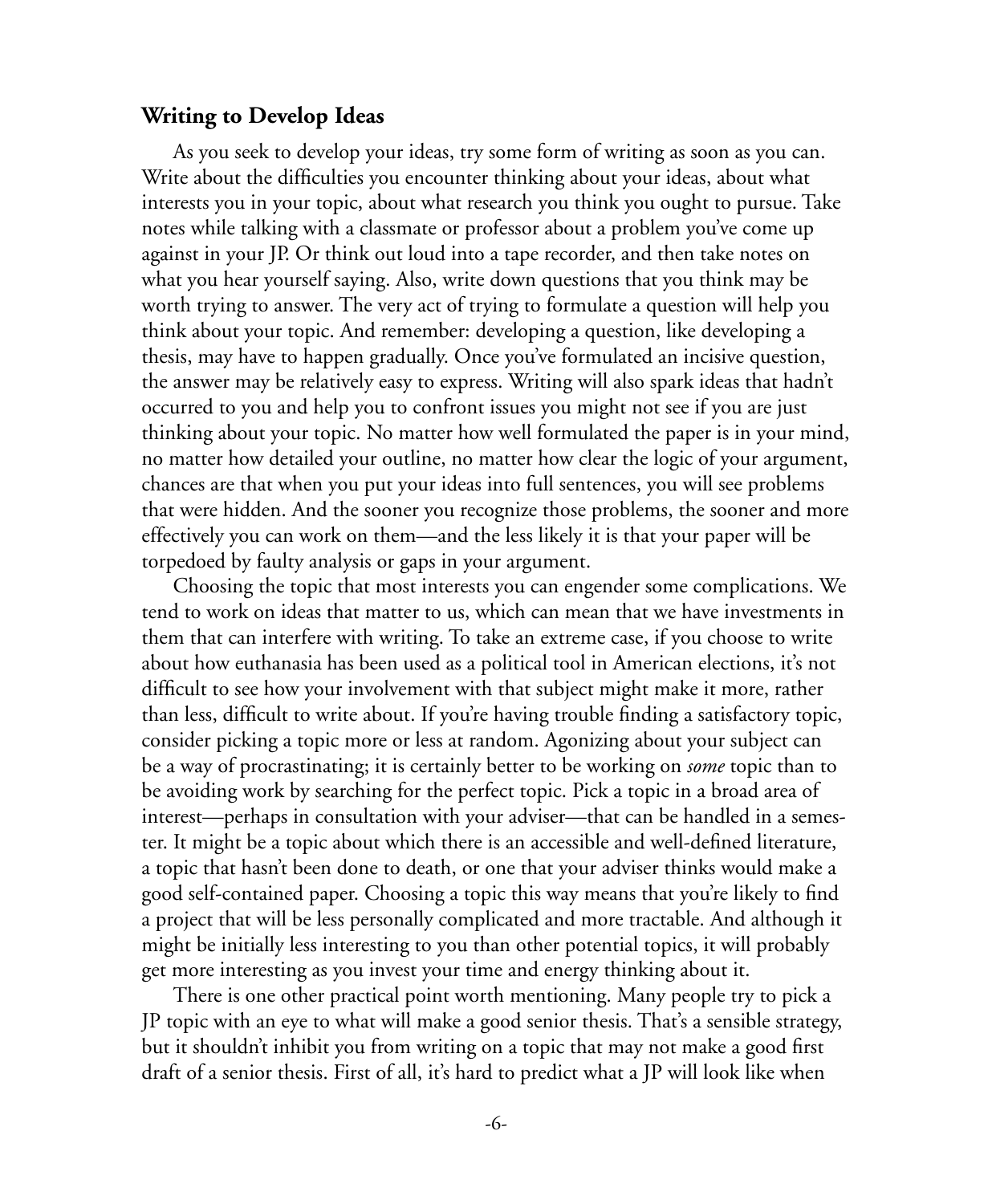it's done. Topics that seem limited may lead you down paths that you can't anticipate. Conversely, topics that seem promising can sometimes turn out to be more restricted than you initially realize. More important, a topic that seems likely to lead to a senior thesis before you've started to work on it can turn out to be too big for a one-semester JP. Ideas are labyrinths; even the smallest can lead you in any number of directions. If you pick something that you can handle in a JP, chances are that it will open up other vistas to you as you go, and you may learn more about writing a long paper by getting the feel of writing on a topic of the right size than by writing only a part of some future paper. Starting small may give you the skills you need to deal more efficiently with your senior thesis next year.

### **4. Research, Reading, and Writing**

Working on shorter research projects, you have likely discovered that Research is partly random and partly directed. By all means, work randomly for a while; you never know what you may find. But at the same time, get right down to saying something specific. That way, you'll be working *efficiently* by constantly trying to express your ideas. Trying to develop ideas will also give you a shopping list for what to search for and read when you head to the library.

Reading is a central part of most JP research. Obviously, you have to read what has been said on your topic in order to engage in the conversation and find out more about the material on which you are working. If you are uncertain about how to survey the relevant work on your topic, don't hesitate to ask the reference librarians for guidance. They can be enormously helpful, especially in the early stages of JP research (see "Campus Resources for JP Writers," inside of back cover).

But you can get too much of a good thing. For most of us, it's easier to read article after article, and book after book, than it is to sit down and face the blank page or screen. And, if you read passively, you're not evaluating and synthesizing the way you do when you write. Nor does reading require you to take a risk and expose *your*  ideas. What makes writing so hard is that it's fundamentally a process of revealing a part of yourself for others to look at and judge. Doing that can be frightening as well as rewarding. As crucial and interesting as reading and research are, they can also become ways of putting off the moment when you have to start writing.

Try, then, to start writing as soon as you begin your JP research. Even if you feel you still have very few ideas about your topic, you can at least respond in writing to what you are reading. Write notes to yourself about ideas that your reading suggests to you. You might find it helpful to keep a notebook as you read—an intellectual dia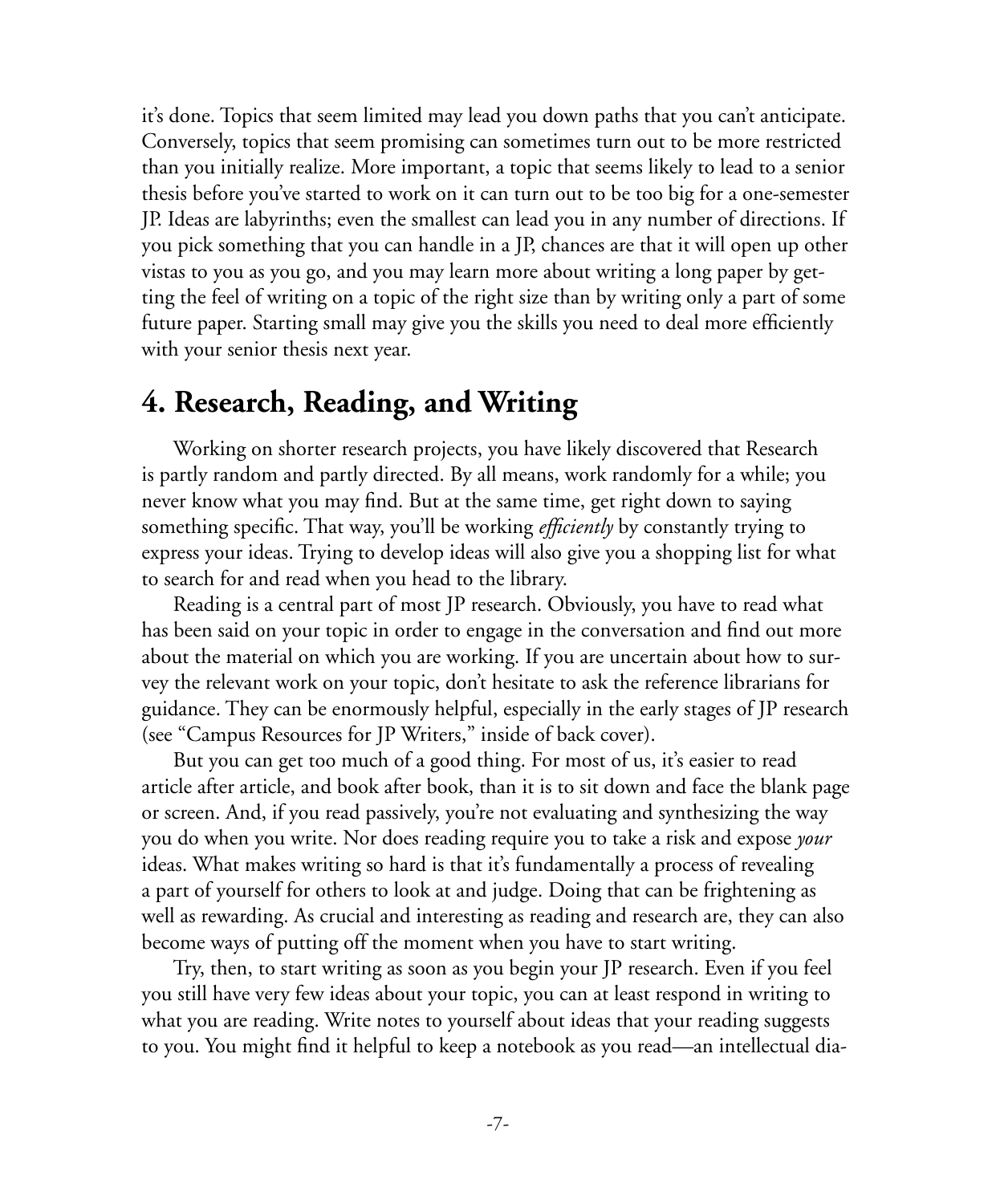ry—where you record and explore ideas that occur to you, no matter how half-baked they may seem. By forcing yourself to put your ideas into words, you will develop your critical thinking much more effectively than you can by reading alone. Starting to write straight off will give you more time to develop your thinking and may make the process of writing easier.

The same holds true for other sorts of JP researching and data-collecting. After a certain point, conducting another interview, running another lab test, or collecting another set of questionnaires can be a way of avoiding writing. Early on, and perhaps in consultation with your adviser, set parameters for the scope of your research and a timetable (see "Managing Your Time," Section 1). Reading and researching for three months and "writing up" what you've learned in two weekends will not result in a strong JP. One more important note: if you are having difficulties taking useful notes on your research or turning your notes into a paper, you should discuss these problems with your adviser, another professor, or a preceptor in your field.

# **5. Crafting a Good Research Question or Problem**

A JP, like any academic paper, is, above all, an exercise in exploring, developing, and defending an idea. The heart of a JP is a single idea (or perhaps a closely related set of ideas) that you want to investigate. Often, the central idea of a JP is the answer to a question you're asking or one that has been asked by a scholar in your field. Answering that question will entail a process of reading, reflecting, writing, and reconsidering the question a number of times. This means that there are two central problems you have to solve in writing a JP. The first is finding and clearly articulating your idea. The second is *developing* this idea through continued examination and analysis of evidence. In writing a scholarly argument, you must express an idea to your reader, yet it can't be just any idea. It must be both complex enough to warrant serious exploration—rather than simple, static, or obvious—and it should grow and develop in conversation with other texts. The expression or assertion of the idea is often called, in academia-speak, the *thesis.* The investigation of this idea through analysis of evidence (quotations from sources, data, statistics, etc.) and the ultimate claim you make about it is called the *argument.* Given this definition, the JP is no more than *a claim argued through the analysis of evidence*.

Unfortunately, there's no recipe for asking an interesting or suggestive question or finding a claim with the right features; much of what you have to do is take a reasonable guess and then adjust your plans as you go along (more about that below).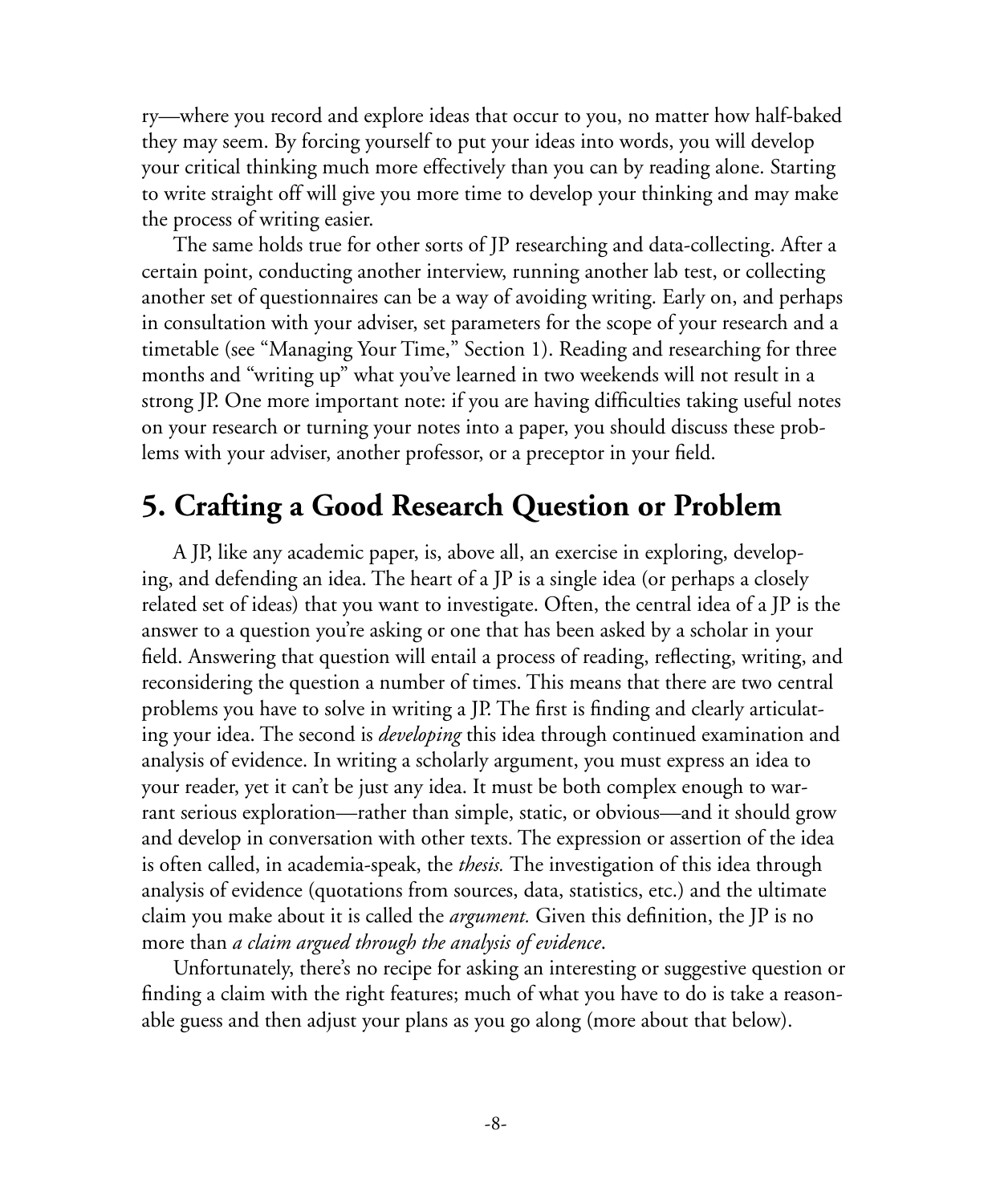#### **Losing Confidence in Your Thesis**

It may happen that you commit yourself to a thesis and stick to it through much of your work, but at some point, perhaps late in your writing, you get the disturbing feeling that you no longer believe what you are arguing. In one way, this is an admirable thing to have happen because it means that you are considering an issue in impartial terms and are ready to make a judgment based on evidence and analysis. But, of course, in practice it's a nightmare. You've put a lot of work into your JP, and you may not have time to start over, even if you wanted to begin again.

There are a couple of strategies you might adopt in this situation. First of all, determine for certain whether you have actually changed your thinking about your topic or whether you have only lost track of what you were trying to say (see "Using Outlines and Abstracts," Section 10). You can do this by reviewing your own work or discussing it with your adviser or another objective reader. With luck, you'll discover that you need only refocus your argument. If you have indeed changed your ideas, you have the more difficult, but not impossible, task of shifting the thrust of your argument while still making use of your earlier work. Again, discussing this situation with your adviser or with a Writing Center Fellow will probably be useful.

#### **Discovering a Similar Idea in Someone Else's Work**

A second unsettling experience that may occur as you write your JP is the discovery that someone else has already written something much like your paper. This can feel devastating because a big part of academic achievement is doing something *first.*  This experience also entails the practical problem of substantially changing your JP in order to make an argument that has not already been made.

How serious this problem is depends on when you make your discovery. If you find early on in your work that your first idea has been developed by someone else, not much is lost. In fact, finding that someone else has published a paper or a book defending your thesis might even mean that you're on the right track and have more support for thinking as you do. This is why it's a good idea to have a look, no matter how briefly, at the central books or papers on your topic early in the JP process. If you know what's out there, you're less likely to reinvent the wheel. The risk of duplicating another scholar's work provides an additional reason to have an early meeting with your adviser; as an expert in the subject, he can tell you right away whether a thesis you're developing has already been dealt with or exhausted by someone else.

But what if you have the terrible luck to come across the relevant work toward the end of writing your JP? Even if this is the case, all is not lost. There's nothing "wrong"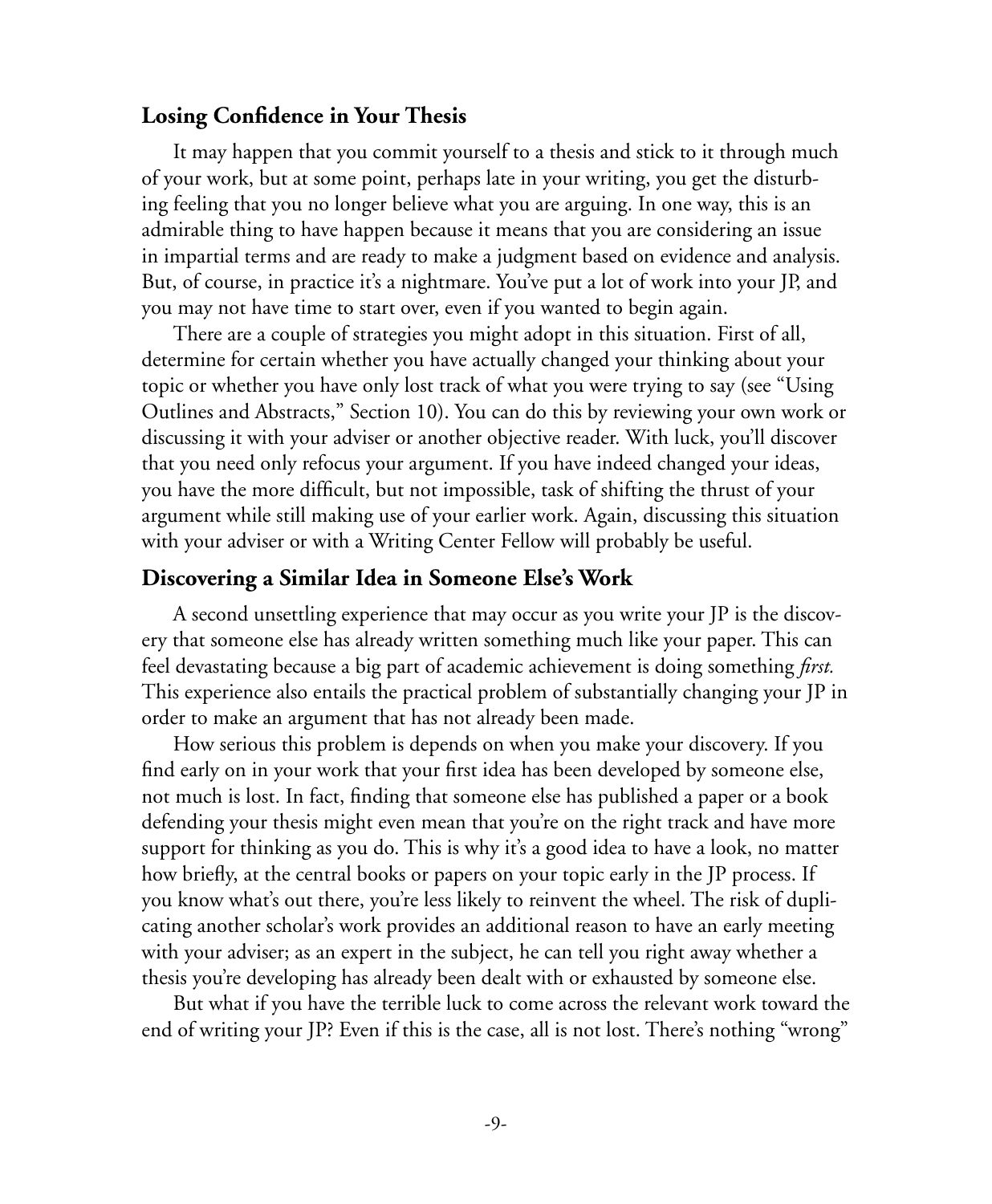with rediscovering something worthwhile (assuming you've made a responsible effort to find out what has been written on your topic and that you acknowledge earlier work on your topic when you discover it). Newton and Leibniz developed calculus independently, and we obviously don't think of either as a fool or a plagiarist. It will almost always be possible to find differences between your writing and earlier writing on your topic. Emphasize the differences while acknowledging the overlap between your ideas and the earlier work. You can also take material that has been dealt with by other authors and see where you can extend it. You may be able to use the older work as a jumping-off point for ideas that are genuinely original. What you must not do is ignore the earlier book or article and pretend you haven't read it. Your adviser or Fellows at the Writing Center may be able to help you see ways to integrate your research and writing with existing scholarly work on the subject.

### **6. Developing an Argument**

Let's assume that you have done enough thinking and writing on your topic to have generated an idea that can serve as a working thesis. What you now have to do is find enough evidence to subject to analysis, and begin the process of writing and reflecting about this material to develop the thesis. "Reflecting" is essential here: you must consider your idea as fully as possible, which includes entertaining the many different ways of thinking about your topic, some of which you may ultimately reject. As you present your argument over the course of the JP, you want to draw your readers through the various twists and turns of your thinking on the subject, anticipating their potential disagreements and addressing any possible counterarguments. If you do a good job, you will have informed your reader about the complexity of your idea, and offered good reason for believing your claim about it.

This is, in a sense, the core of an academic paper. We have all had arguments with people who believe things we do not. When pressed to say *why* they believe these things, some people only respond by saying them louder. Saying what you believe without giving a fully formed and well-considered explanation for believing it prevents someone else from deciding whether it is worth believing or not. The gist of an academic paper, and really of all intellectual exchanges, is arguing for and considering an idea from as many reasonable vantage points as possible so that others can evaluate that idea for themselves. Of course, you can believe all sorts of things without having good reasons—we all do that—but engaging in intellectual debate means providing good reasons for someone else to believe what you do, and leading that person through the thought process that got you there. The analysis of and explanation for a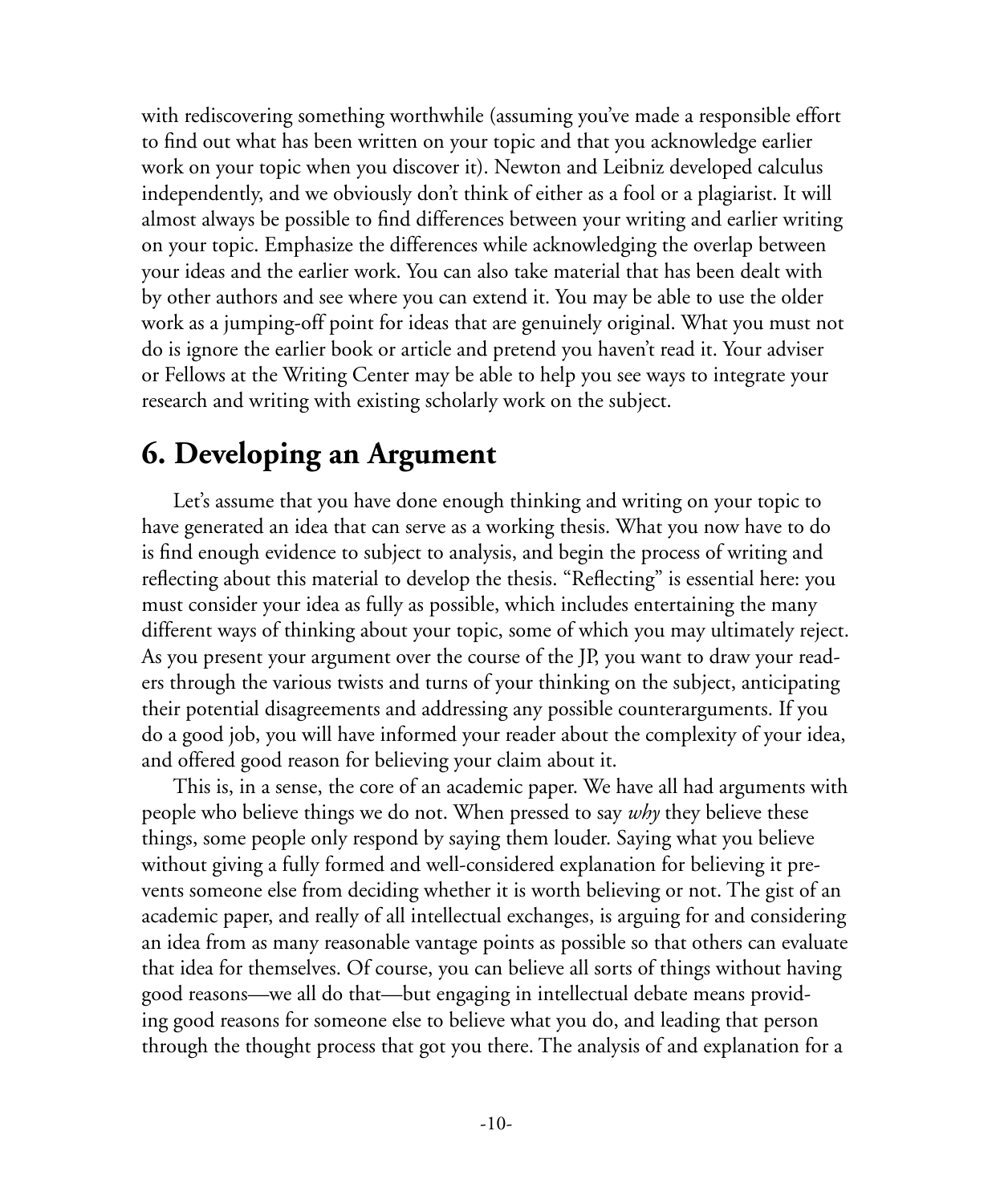claim is called an *argument*. In effect, the argument of a JP is an answer to the question *Why is the central idea or thesis of this JP valid or plausible?*

One way to think about how to develop an argument for the claim you want to defend is to remember what made you believe or consider it in the first place. Since you thought it was a sufficiently reasonable or interesting claim, you probably had some reason for thinking so. If that reason was compelling enough for you, it might also be compelling for your reader. Of course, the reasons we have for believing things come and go faster than TV commercials; and upon reflection, they often turn out to be no more substantial. Still, whatever led you to an idea initially can also lead you to discover whether there are convincing reasons for holding that idea.

Once you have a general sense of a potential argument, you will have to go through a procedure similar to the one that produced the thesis. Think as precisely as you can about the various steps of the defense you are going to make. Perhaps the support for the thesis is complex and has to be developed in pieces. Here again, you may be unsure how to proceed, but the way to work is just the same as before: you have to think about what you've read and work up a tentative formulation of an argument. As you continue your research, you will discover material that will help you evaluate this argument. That reading may also suggest new arguments or refinements of the original one.

Another useful technique for developing an argument is to think of reasons why a thesis could be *invalid*, the possible counterarguments that would challenge your claim. That is, try to imagine why someone might not believe your thesis. Even an obvious or superficial objection to your argument may lead you to see new ways of defending it.

Once you have a thesis and a sketch of an argument, you've done what is by far the hardest and the most important work of a JP. All the rest is working out the details. The details are crucial, but it is generally easier to work them out than it is to find that central idea and create a rough argument for it. Once you have those, you have a framework for the whole paper.

#### **Asking and Answering a Question**

A slightly different way of thinking about the process of developing an argument is in terms of questions and answers. One way of trying to generate potential arguments is by positing questions concerning the potential validity of the thesis. One can think of a JP, therefore, as an answer to a question or a solution to a puzzle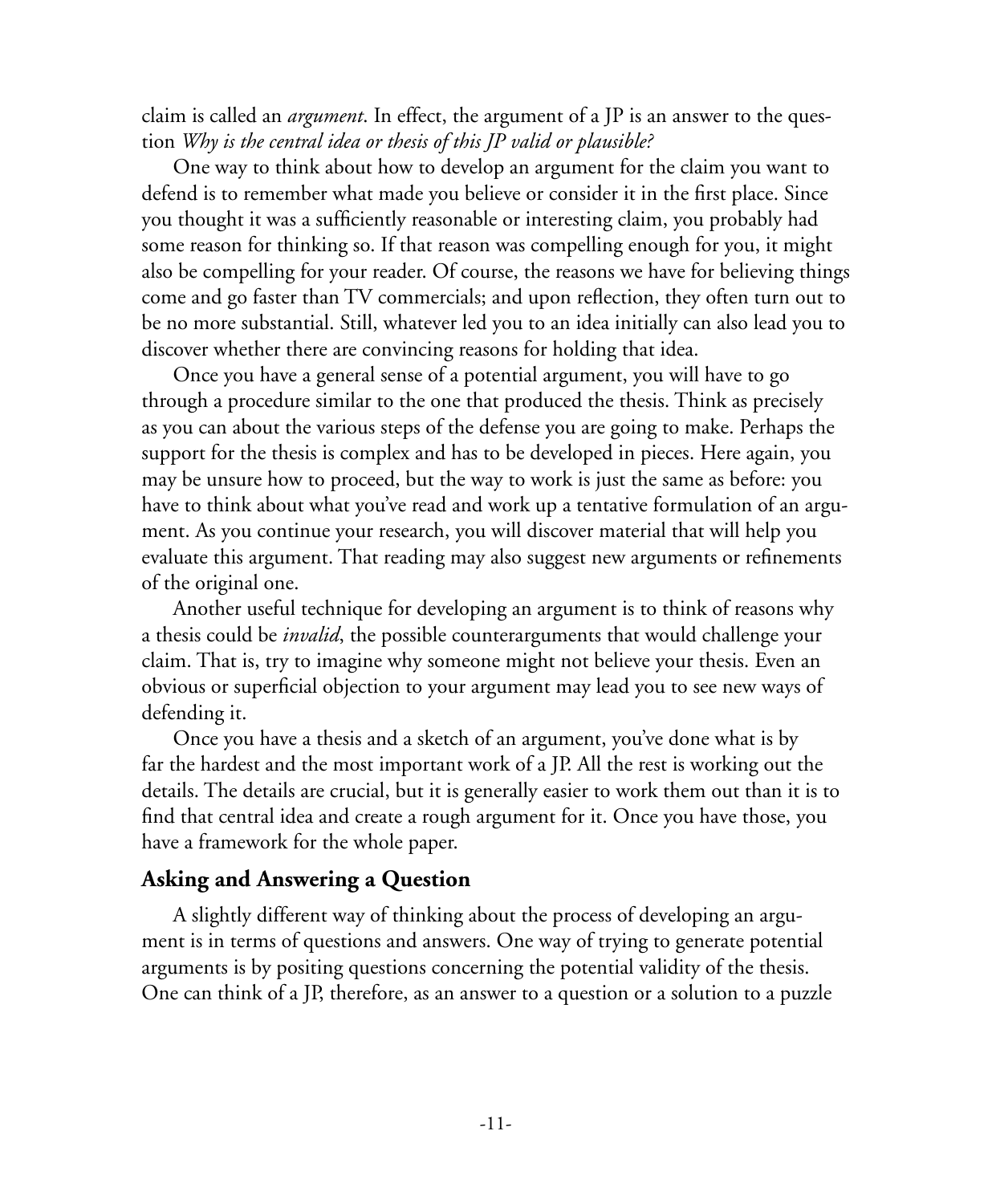(the thesis) followed by an explanation of why that answer or solution is a good one (the argument). The formulation of a question, the answer to the question, and the explanation of why the answer is satisfactory, is the JP. In other words, your paper is constituted of three things: the question; the one or two sentences that answer the question (the thesis); and an extended analysis of evidence and explanation of why the brief answer is sensible or adequate (the argument).

Thinking about a JP in terms of asking and answering a question is not fundamentally different from the original formulation of positing, exploring, and arguing a claim. In both cases, you will have to produce a thesis—a claim to be defended or the brief answer to your question—and an argument—the analysis of evidence that explores and substantiates your claim. In both cases, you are taking a stand on an issue or point of interpretation and arguing why your position makes sense by looking at evidence and considering numerous points of view.

#### **Exploring a Question or a Claim**

Another variation on this approach is to think of the thesis as the question itself. It has been said that great scientists are not people who make important discoveries but rather people who ask the right questions. Sometimes getting to the relevant question about a subject requires the most insight. Explaining why something is puzzling or why there is a question that no one has noticed can be the subject of a JP.

It is sometimes possible to raise a question or a claim and simply explore it without taking a stand on it. For example, you might be interested in exploring the ethical issues raised by new genetic technologies. You may have no particular view that you want to defend or convince someone of. You may only want to raise questions or speculate about possibilities. This can be a legitimate approach to a JP. You might, for instance, consider the question of what is going to happen now that genetic technology makes it possible to clone human beings. What moral questions does this raise? What social practices could this affect? What policy issues should we consider? You may not take a single position on any of these questions; your JP would contribute to the debate precisely by raising useful questions and developing possible answers to them.

A caveat is in order here. Thinking about a JP either as an extended development of a question or as an exploration of an idea or a question is a risky business. JPs that don't follow the format of producing and defending a claim or asking and then answering a question can wind up being shapeless, and the reader may finish the paper unsure about what you were trying to do. Although some topics are better handled in this way, be cautious about writing a JP using this format. If you think you would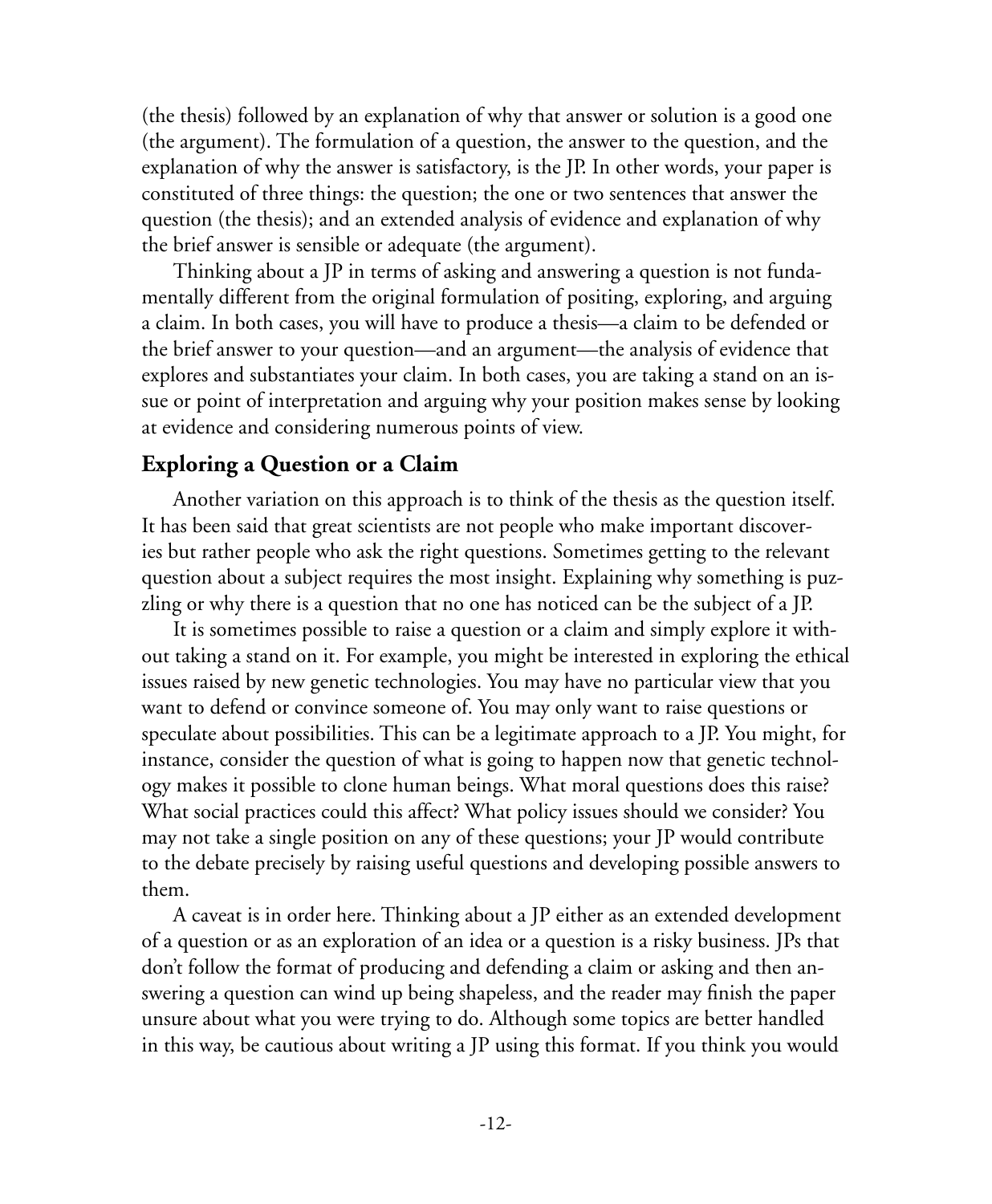like to write an exploratory paper, try the idea out on your adviser before you commit yourself to the project. Such a paper requires more subtle handling than most, so be sure that the chance you are taking is worth it—that the benefit of using this strategy outweighs the risk of the more difficult format.

#### **Argument Structure**

Whatever format you decide to use, any JP has to consist largely of giving reasons for what you are saying. Even if you are developing or exploring a question, you have to do so by marshalling evidence for your claims. So, for example, if you think that genetic technology raises a problem about how we think about reproduction, you will have to explain *why* there is a problem. You will have to justify your suggestion and convince a reader that what you say is correct. For this reason, even if you don't take a stand on a central thesis, there is no way to avoid taking a stand *somewhere*. Remember that the central aspect of an academic paper is arguing a claim, and this holds true even if you don't end up defending a thesis in the traditional sense.

Outlines and abstracts serve to state your thesis, but, more importantly, they articulate the *structure* of your argument. The structure of an argument refers to the relations among its parts. The arrangement of the parts of an argument is its *structure*. Each of the parts of the argument has to be developed in the JP, and the parts have to be arranged coherently for the argument to be successful.

Having an outline or abstract—the bare bones of your argument—will bring out the different claims you are making, and the relations among them, in a clear way (see "Using Outlines and Abstracts," Section 10).With this information, you can better see where there are omissions or extraneous parts in your paper and whether the parts fit together in the most effective way. If you have difficulty evaluating the effectiveness of your argument, review your outline and abstract with your adviser or a Writing Center Fellow.

# **7. Problems You May Encounter in Crafting a Thesis and an Argument**

Thus far, you've read a description of what's involved in generating the main parts of a JP: first find a thesis, then develop an argument. *In practice*, it can be difficult to produce a clear thesis—one that you can express in a sentence or two—and reasons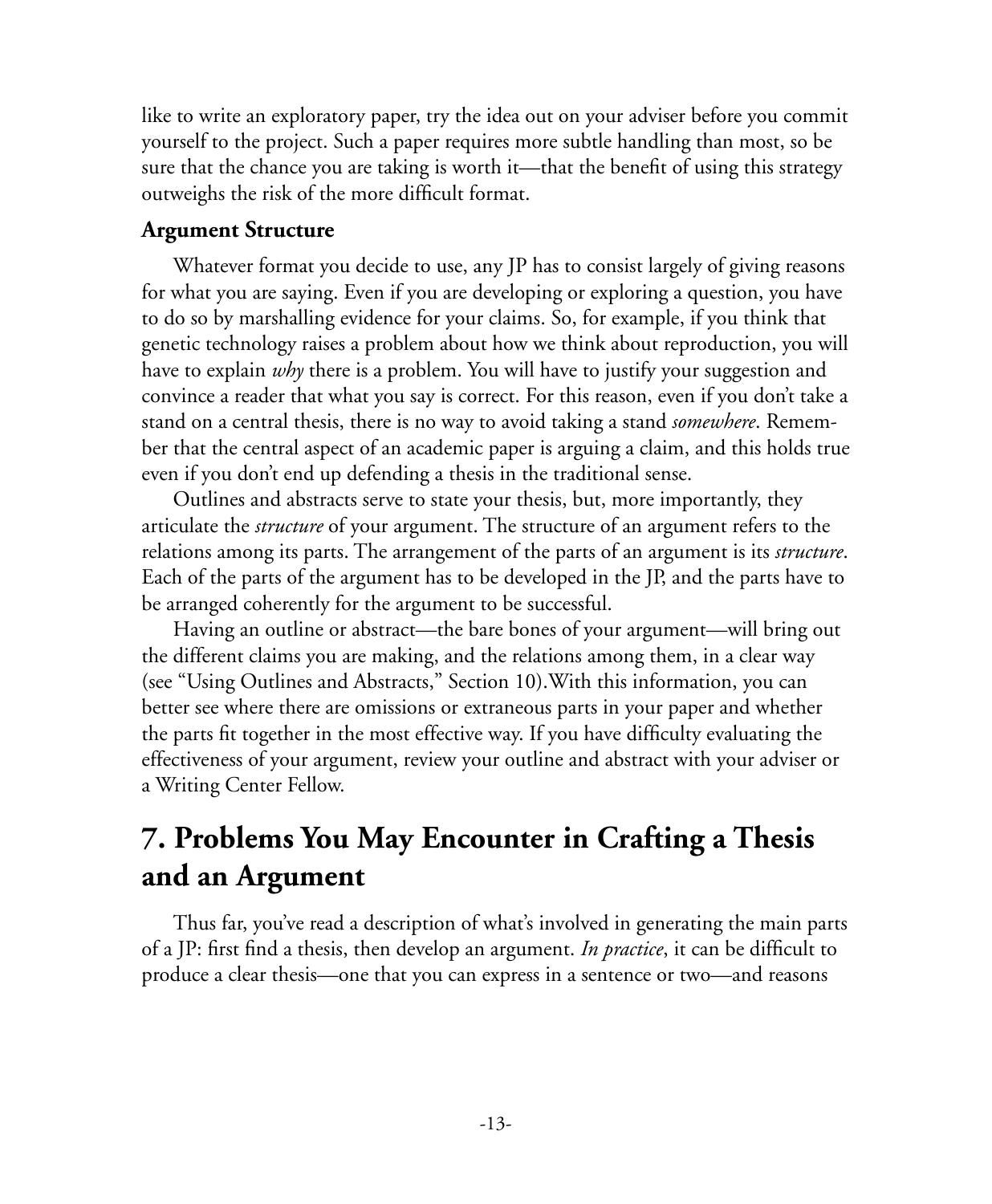for believing it is valid. Often, all that you will have to work with as you begin your paper is an interest in a topic or a vague idea about something. Early on, you're likely *not* to know the claim you will ultimately make or the defense you would create even if you were able to articulate your final thesis.

*This vagueness or confusion shouldn't stop you from pursuing what you're interested in!*  You should pick an area of inquiry in which you're interested (after all, you will have to live with your subject for a while) and then begin to find out about your topic. As you do, ask yourself what interests you about the topic, what puzzles you about it, and whether you have particular views about it or not. If nothing comes to mind, try some freewriting and continue reading around in your subject area. As you begin to formulate questions or views about your topic, attempt to identify a claim that satisfies the criteria mentioned earlier: it should be interesting or controversial enough that it's worth defending, but not so broad that you'll need the space of a book to develop a convincing argument to defend your claim. Similarly, begin to think about whether your claim is valid and worthwhile. As you read and write about your topic, your thesis and argument will become clearer and more refined.

The description of finding a thesis and an argument offered earlier (sections 5 and 6) is an *idealization* in the sense that you may not—probably will not—*start* with a clear and well-defined thesis and argument. You will develop those as you go. But the description above is not an idealization in the sense that you must have a clear thesis and argument by the time the JP is *finished.* In other words, a good JP has to have a thesis and an argument, but you don't have to have them right away.

You cannot, however, somehow work on your JP while leaving the thesis and argument until the night before the paper is due. Too much hard and sustained thinking is involved. More importantly, in order to carry out much of your JP research, you will need to have a working hypothesis and some ideas about whether that hypothesis can be defended. Having a thesis and an argument, then, is really a matter of degree. *The sooner you have an idea about the claim you want to defend and an idea about how you are going to defend it, the better*. As early as possible, it is worth trying to develop some version of a thesis and argument. Even a tentative thesis and argument will help you direct your work productively instead of just reading aimlessly.

Exploratory reading is necessary, of course, when you're beginning your research. Give yourself a chance to see what's out there before you decide too quickly on the argument you want to make. Along with your earliest reading, you should start trying to define what *you* want to say and how you will go about arguing your position. Your thesis and your argument will evolve as your work proceeds. There is a kind of symbiosis between your thesis, your argument, and your research: your research will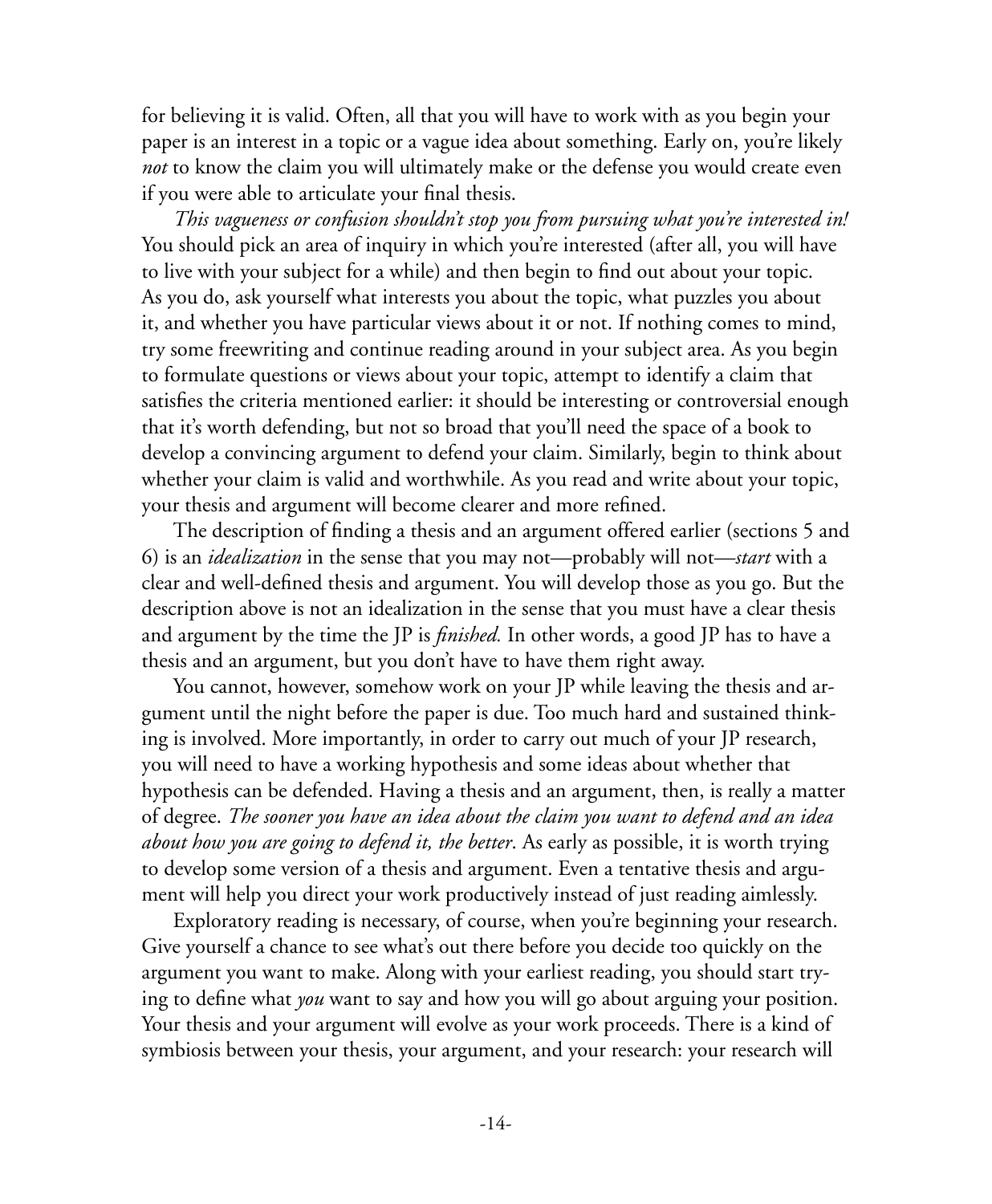guide your thinking about the thesis and argument, and your thesis and argument will point you in the direction of what to read and what issues to think about. It can be uncomfortable to be undecided about your thesis for a while, but it is worth staying open to possibilities *at the same time as* you refine the central claim of your JP.

Developing a thesis and an argument both take time and work. Academic writers sometimes have "revelations." A terrific idea suddenly occurs, and a compelling thesis and argument emerge at once. But this is rare. And even when such intellectual lightning strikes, it always takes work to put the idea down in words and flesh it out fully. Solving those problems is the day-to-day work of writing and thinking. For instance, we don't value Newton only or primarily for his insight that there must be a force that attracts objects to one another. We value him for the work that he did to develop that idea precisely and in detail. An apple falling on Newton's head makes for a good story, but what makes the story important is the work that came afterwards.

You don't have to have a revelation before you start your JP. Start with whatever ideas you have, then develop and hone them. How well the JP turns out will be much more a matter of how well you articulate your ideas than of how striking the original idea was.

### **8. Revision**

To conceive of writing as thinking and developing your ideas means that the JP—in late and early stages—is shaped by rewriting. At the very end of your JP writing, you will, of course, need to fix punctuation, do a spell-check, and read the paper one last time for other mechanical errors. While proofreading can (in principle) be left to the last minute, real revision cannot.

Revision involves developing ideas in more detail, pulling in more evidence, taking analysis one step further, reorganizing sentences within a paragraph and sections within a chapter, or reordering entire chapters. It involves shifting your focus, changing emphasis, adjusting the tone in your writing. Revision also entails deleting material that no longer appears germane to your argument and incorporating new material you've just stumbled across. Don't be afraid to throw away a chunk of writing and rewrite it from scratch. This can be a painful thing to do when so much work and energy can go into writing even a single sentence. But a paragraph or section of a paper that isn't working can be a sign that there is a gap in your argument or a lack of clarity in your thinking. Substantial revision can help you strengthen the writing by improving the thoughts.

Revision is crucial when writing a long or complex paper. By the time you write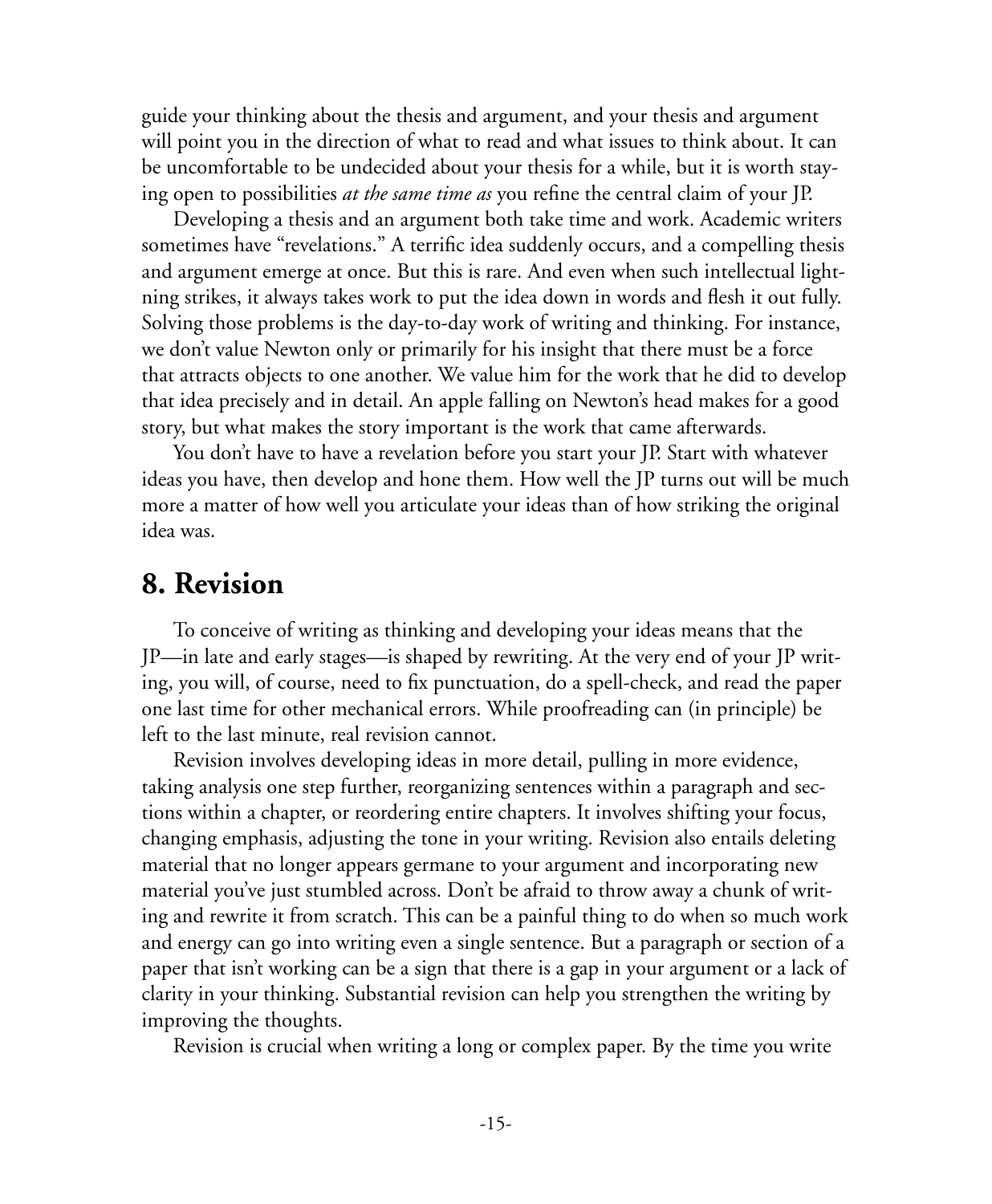the last section, you will probably have changed your mind about a number of things (either explicitly or without realizing you've done so). You may have subtly changed the emphasis of the thesis; you may have rearranged parts of the argument; you may have changed the terminology you use to express particular ideas. As a paper gets longer, it becomes difficult to keep it an organic, sustained piece of writing. As you change your mind about something, go back to the earlier parts of the JP and rewrite them accordingly. If you change the emphasis of your argument or the formulation of an idea, ask yourself (or a friend) which version is better. Then rewrite. To repeat: if you keep asking yourself where you're headed, what your thesis is, and what the main points of your argument are, and if you keep rewriting in light of your answers to these questions, eventually the paper will become more unified. To use another analogy, writing a JP is like kneading bread: If you keep working at it, it gains a uniform consistency. Your writing will become tighter and your ideas more lucid if you keep reworking them. This applies both to the problem of making your *argument* coherent—that is, making your ideas hang together—and to making your *writing* coherent—that is, having the paper read clearly.

Late-stage revision means polishing your prose to insure that you give your ideas clear, strong articulation. Writing Center Fellows won't proofread or copyedit your JP, but they will help you work on revising paragraphs or chapters.

Below are general strategies for revising your writing.

• Write and rewrite. If you do only one draft, tidy it up, and submit it, your JP won't be as lucid and compelling as it would be if you do many drafts with substantial revisions. Keep in mind that writing is like sculpting: as you rewrite, the contours of your ideas get clearer.

• Read your writing out loud. You are much more likely to notice awkward passages in your own writing when you read it out loud than when you read it silently. This holds true even with writing that you've just produced. Better yet, have someone else read what you have written out loud while you take notes for revision based on what you hear.

• Show your JP (or bothersome sections of it) to a few other people, and ask them to tell you what they don't understand. (These friendly readers don't have to do anything more complicated than that.) The sort of feedback you can get from a classmate is a very efficient way to identify unclear writing and thinking.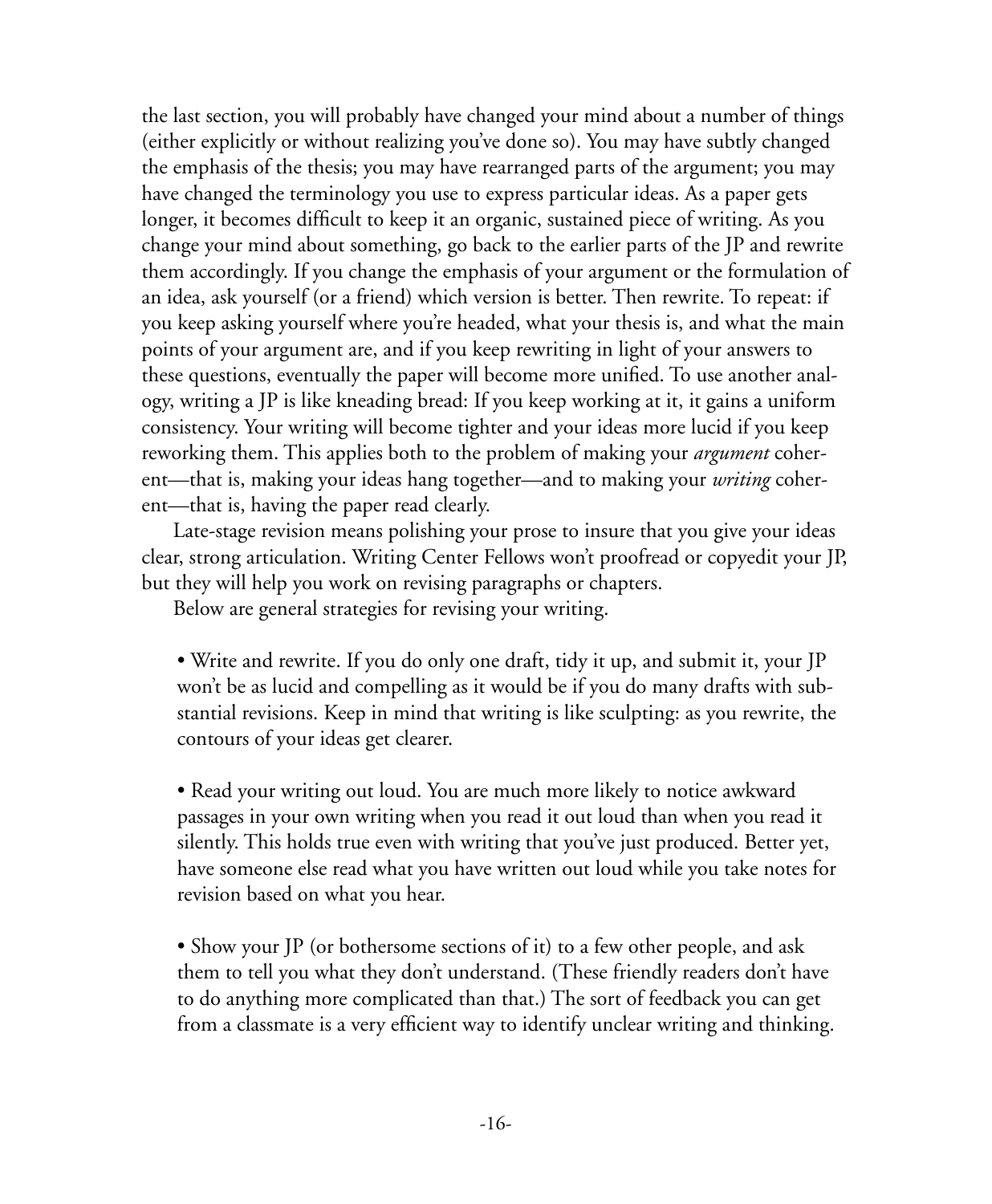• Keep forcing yourself to refine your ideas. Writing is muddled or rambling most often when the writer isn't sure exactly what to say or how to say it. As you become clearer about what you want to say, you'll have an easier time finding comprehensible ways of presenting your ideas. As a general rule, the more effort you put into developing and clarifying, the stronger your JP will be.

• Try to write part or all of your JP and put it aside for a while. When you come back to what you've written, you will read it with a fresher, more objective and critical eye. When you're knee-deep in your JP, it's easy to be deceived into thinking that your writing is clear. It may be that your ideas are clear in your mind but haven't been well expressed in your writing—and you won't be able to recognize this situation without some distance. Reading your writing a few days after it's been written is more like reading someone else's writing, and it's easier, therefore, to spot the problems.

• Submit a draft, along with written questions or concerns you have about specific sections, to your adviser in time for the adviser to make comments. That way you gain the advantage of your adviser's feedback guided by your needs.

### **9. Audience**

Academic writing, like any other form of writing, is an attempt to communicate an idea. Anything you can do to communicate more effectively is worth doing. Your ideas will be better understood, and your audience will be more receptive, if you don't make your readers work unnecessarily hard. This is not at all to say that you should avoid exploring complex or intricate ideas. You should strive, however, to express even difficult ideas in as clear and accessible a manner as possible. If the ideas are inaccessible, then your reader can't appreciate them. For this reason, it's a good idea to give your reader a map to your JP—an overview of your argument—as soon as you can. This will guide the reader who gets lost later on and also give reassurance that the reader knows what you're up to. Readers of scholarly papers will generally be grateful to know the point of your paper (the thesis and a sketch of the argument) as early in their reading as possible. Crafting a strong introduction to your JP will reduce the effort your reader has to make to figure out what you're saying as your paper unfolds.

Sometimes a JP is harder to read than it ought to be because the writer assumes that the reader knows enough to fill in various gaps in the argument. After all, the reader may be an expert. This is a dangerous way to write. First of all, you can never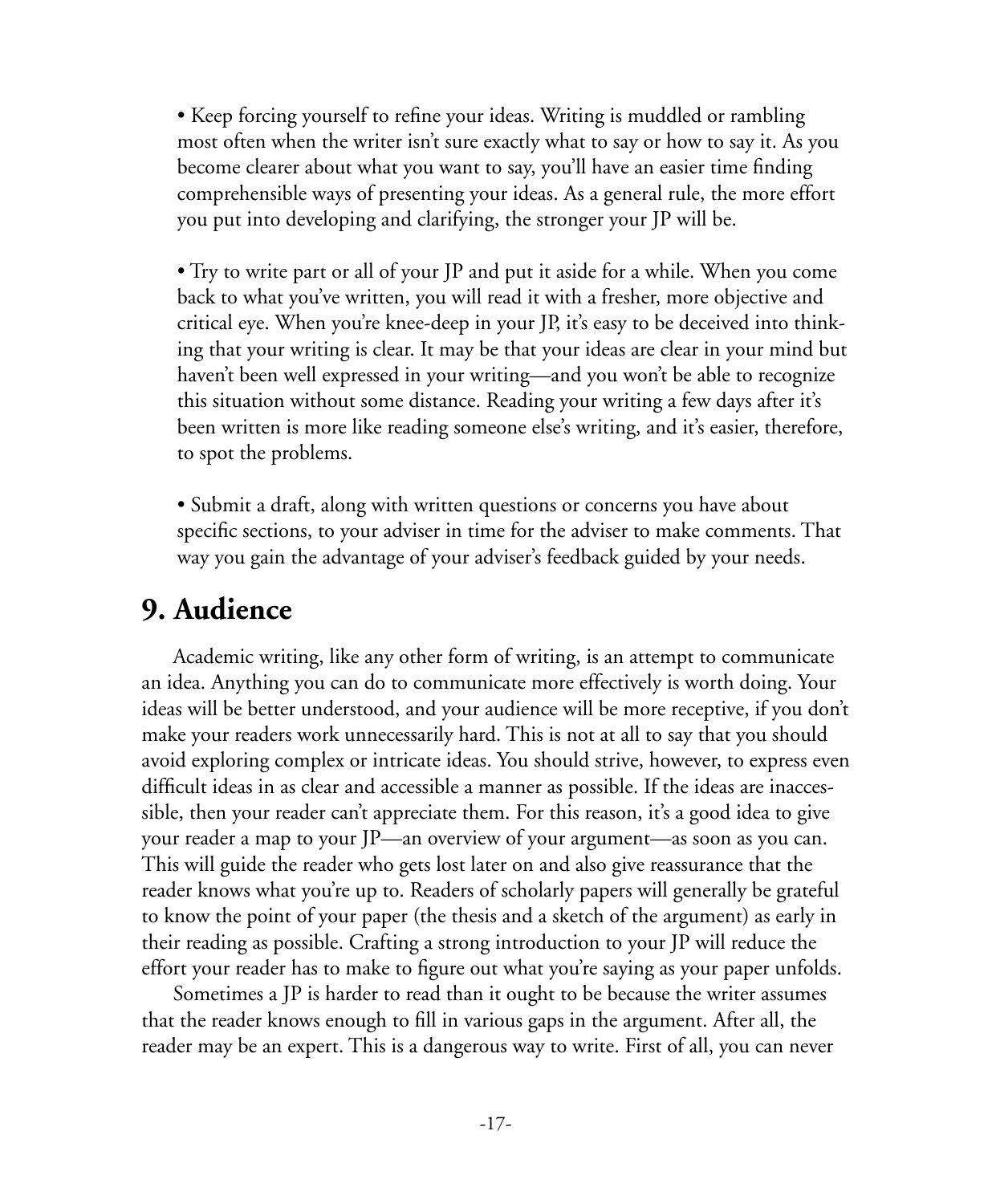be sure about what your reader may know or believe about your topic. It is fair enough to expect the reader to know that the War of 1812 started in 1812, but you may be wrong in assuming that the reader sees the causes and results of that war the way you do, and can therefore supply the missing pieces of your argument. Your challenge in scholarly writing is to present *your* analysis, findings, interpretations, and conclusions. When you fall back into assuming that your reader knows what you mean—or knows better than you what you mean—you are abdicating your role as a writer. And this generally makes for dull, unconvincing, or downright incoherent writing. You may also want people other than a specialist on your topic to read your draft; such readers won't be able to fill in the gaps to clarify your argument the way someone familiar with your topic could do.

In short, it is good to be as clear as possible in your writing. Of course, saying this is as uncontroversial as saying it's good to be nice or smart; the problem is how to do it. There is no royal road to clarity, but there are a few things you can do that will help.

• Imagine as your reader an intelligent person—e.g., a friend or relative—who is unfamiliar with your topic. Try also to imagine a reader who is *interested* in your work and looking for the best in it rather than someone whose sole purpose in reading your work is to find fault with it. Having this sort of person as an imaginary audience will prevent you from being distracted by what a more experienced scholar might think about what you're writing at that moment. It will help you to draw out your ideas more effectively, because it will enable you to avoid the temptation of not writing clearly about something on the assumption that your adviser is familiar with your material and can fill in gaps in your analysis for herself. Perhaps most important, writing to a sympathetic reader may help you to feel more confident and therefore to write more confidently.

• Give your readers signs as you go along to indicate where you are in your argument. These signs let your readers know what you've just been doing and what you're about to do, minimizing the chances of frustrating or losing them along the way.

### **10. Using Outlines and Abstracts**

An outline is a point-by-point summary of the ideas of your JP. A good way to do an outline is to write down all of the essential ideas in your JP in the form of full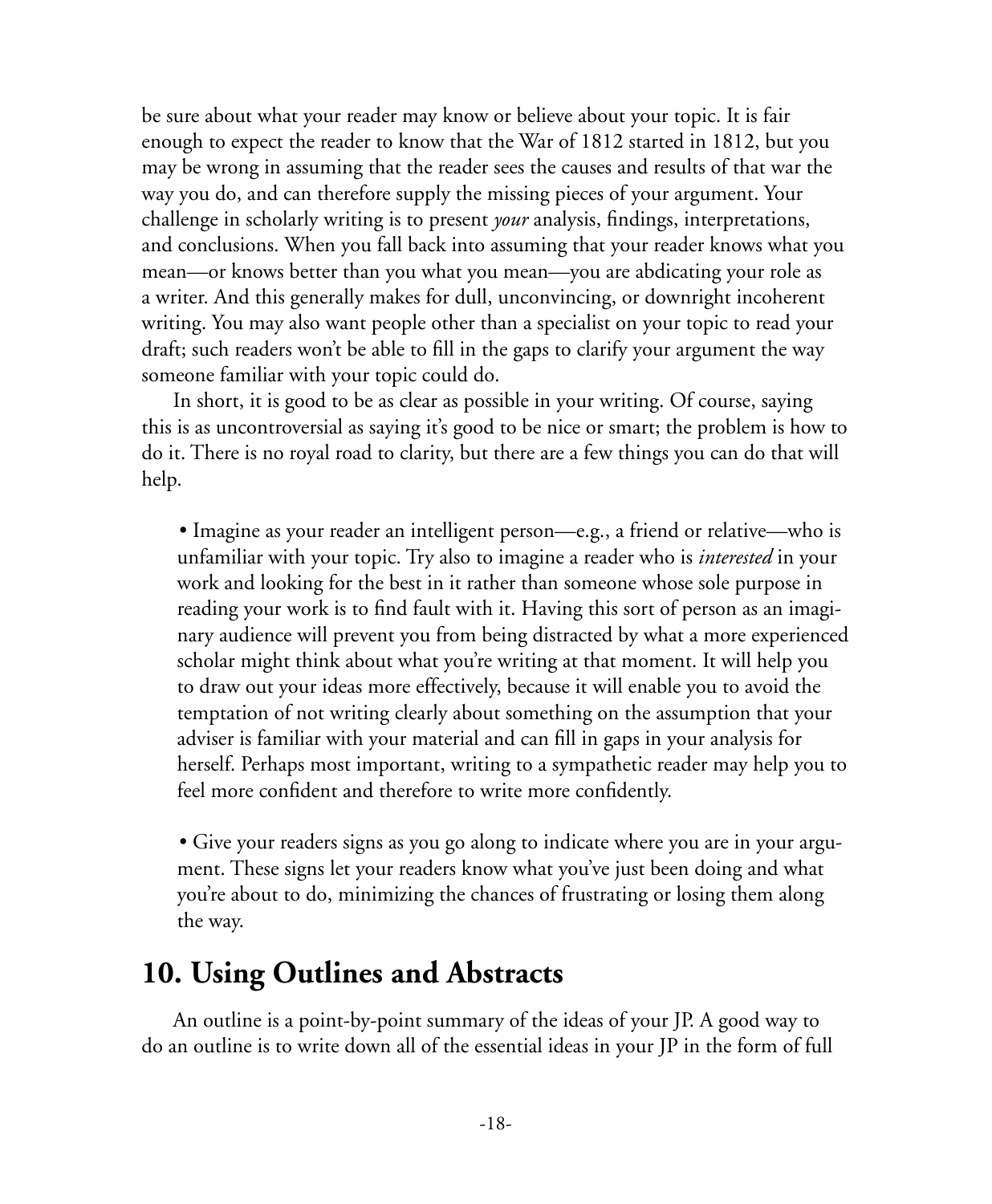sentences. The sentences should be arranged in a way that shows the development of your argument and the relations among the different parts of the paper. Using full sentences is a useful way to start writing and expressing your ideas clearly. Merely writing headings is too vague if you're trying to clarify your thoughts because an outline isn't just a list of the things in your JP; it ought to reveal the *structure* of the JP. That is, it ought to show what the thesis is, what the argument for that thesis is, how one thought or line of reasoning leads to another, and how the parts of the argument work together to give the reader a reason for believing that the thesis has merit.

An abstract is a short paragraph that captures the bare bones of your thesis and argument. It should say everything of central importance in a way that will give the reader a clear overview of what's contained in the JP. An abstract should include the few things you would like your reader to remember long after the details of your JP may be forgotten.

You can give an outline or abstract to readers whose opinions you would like to have but who don't have time to read through all of your JP. Your adviser or a friend will quickly be able to get the gist of your paper by looking at a well-written outline or abstract. And since outlines and abstracts are brief, you can reasonably ask a reader to look at a number of drafts as your thinking and writing progress.

#### **About Outlines**

Most of us have been taught that outlines are the things we use to organize our ideas *before* writing. An outline can indeed be used as a sort of blueprint before you begin to write. But it will also be clear from everything said here that you don't need to wait until your ideas are well developed before you begin to write.

Outlines have other uses that are compatible with doing lots of writing early on. You can use an outline as you are writing your JP in order to see the skeleton of the argument you're developing. An outline is a good way to see at a glance the structure of the paper. And, again, you needn't wait until the structure is already clear before using an outline. Since an outline will help you to be more objective about your thinking, attempting an outline early on will make it easier to see where you're missing something. Try making *lots* of outlines as you go. Doing so will allow you to confront the ideas you're developing and to see where they need work.

You can also use an outline *after* you've written a full draft of the JP to check that there are no holes in your discussion and to help you see whether a rearrangement of your ideas might make your argument clearer. In other words, make an outline after you do the JP and see whether the structure of the paper actually captures the structure of the argument that you want to make. If it doesn't, use the outline to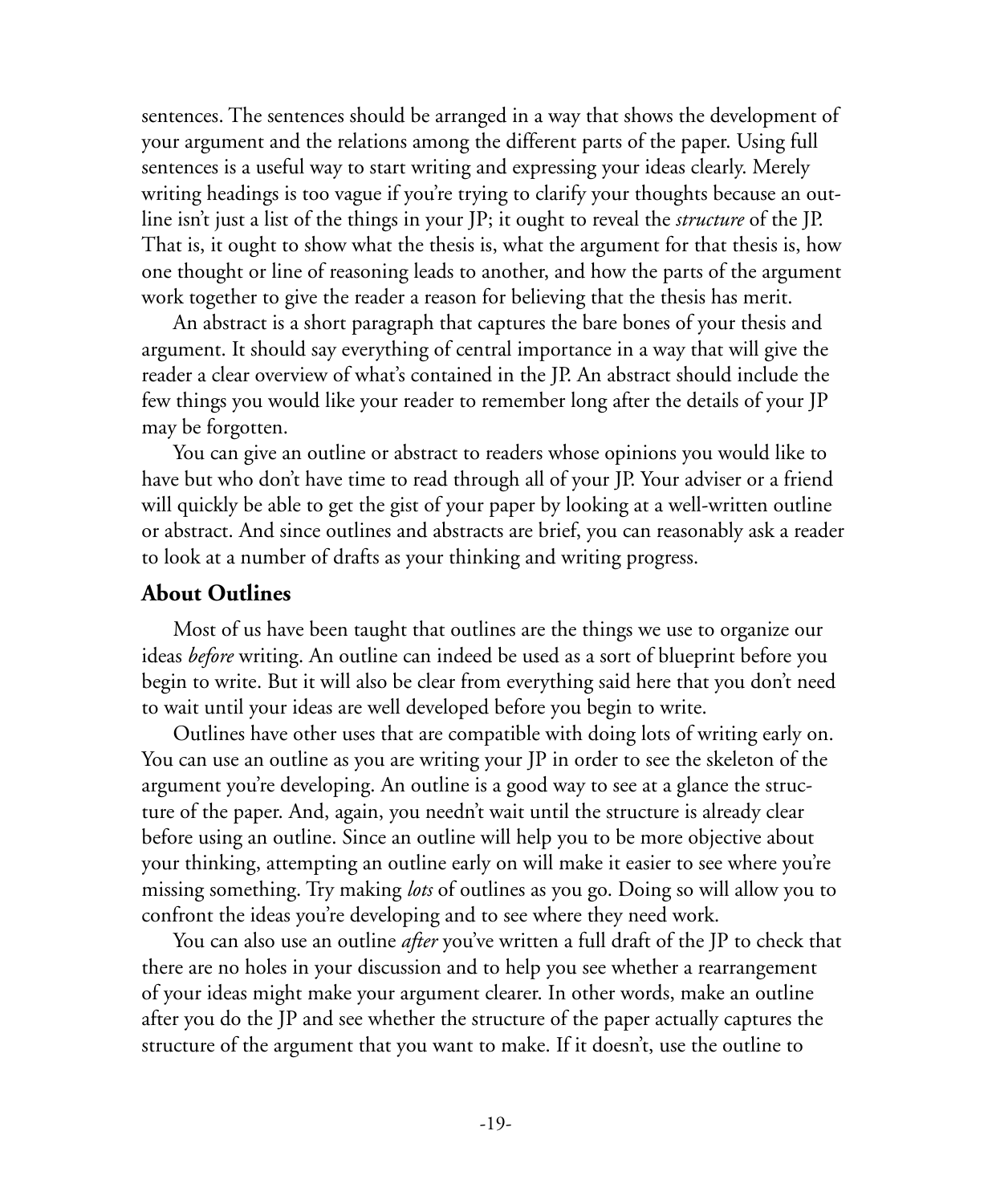decide where the JP is problematic and which sections need to be reorganized; then go back to those parts and revise them. This process may lead you to discover that there are outline headings that don't correspond to anything in your paper, in which case you'll know what you have to write next. You may also find that there is material left over in your paper that doesn't fit anywhere in the outline, in which case you'll know what you have to throw out. Using an outline this way illustrates how your research and your writing evolve together. As you write your JP, the outline of your ideas will change, and you can, in turn, use those outlines to go back to your writing and improve it.

An outline can be a powerful tool to rearrange quickly and effectively a paper that's badly disorganized. If you think the structure of your JP is unclear or confused, try writing an outline of your ideas either based on what you've actually written or on the ideal shape you'd like your JP to have. If your outline is clear and coherent, the paper that will result from your adding, deleting, or moving parts to match the structure of your outline will also be coherent. This technique can be used to work on the JP as a whole or on individual sections.

#### **About Abstracts**

An abstract is a paragraph that expresses the main claim and argument of a paper. (Science journals usually publish abstracts at the beginning of articles so that people who are too busy to read the article can get the gist of it quickly.) You can use an abstract to check that you have a clear grasp of what your thesis and argument are. If you can state them clearly in a few sentences—and in such a way that someone who doesn't know the subject will still be able to understand your main idea—then you know you've got a good sense of the ideas you're trying to express.

As in the case of outlines, you can use multiple abstracts as you work on the JP to see where your ideas are not fully formed. When you feel you've begun to get a handle on what you want to say, write an abstract. The abstract will help you decide whether you really are thinking clearly. As you continue to work on the JP, write abstracts and compare them to your drafts. You are likely to find that when you force yourself to say in a few words what your plan of argument is, that plan turns out to be different from what you've been writing and arguing. Sometimes the abstract version is better because it represents the essence of your ideas and their logical structure, which may be lost in the paper itself. If that's the case, go back and revise the JP. If you notice differences between the latest version of your abstract and your latest draft but are not sure how to reconcile the two, review your material with your adviser or with a Writing Center Fellow. Again, if you're writing regularly—abstracts, freewrites,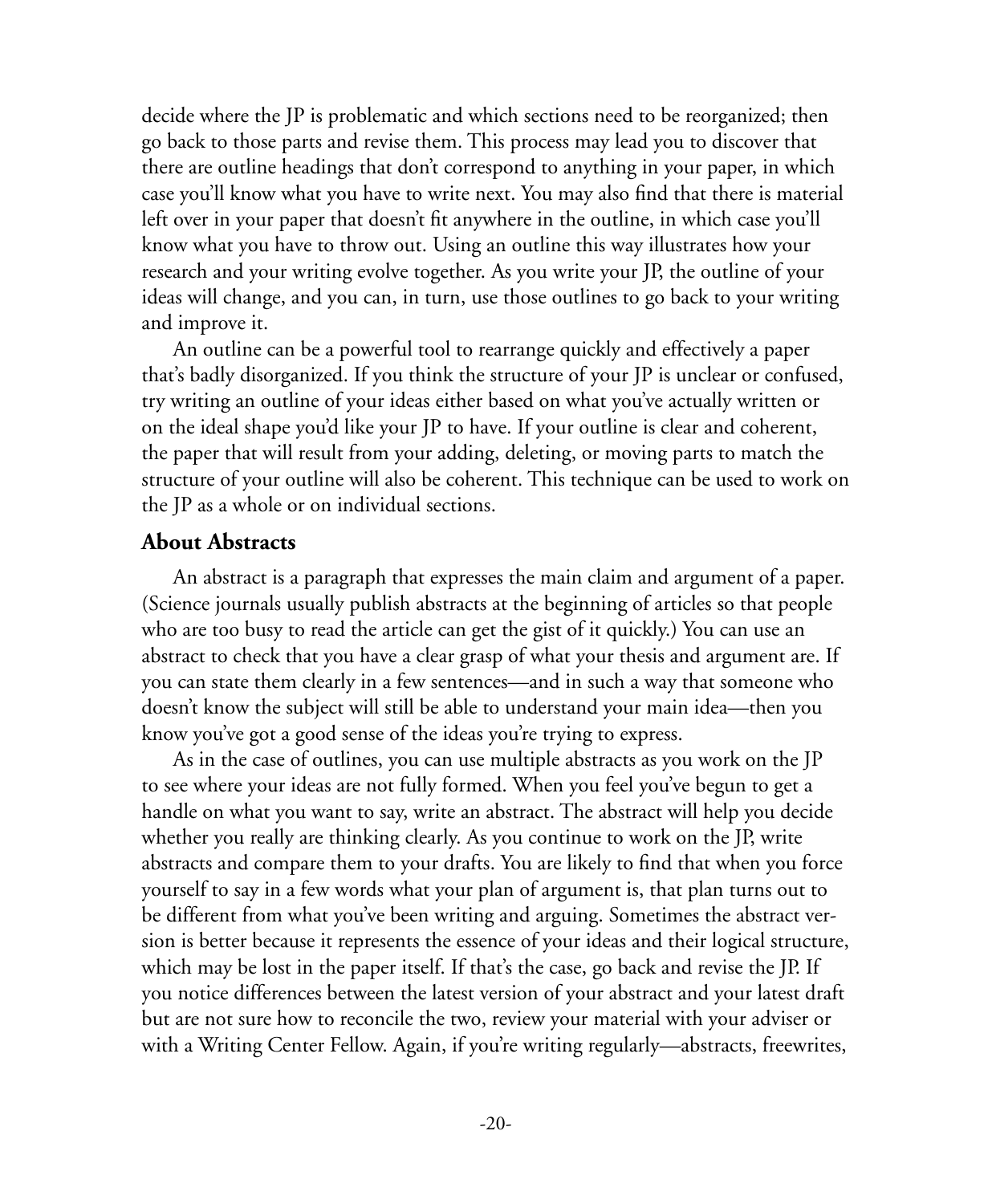outlines, drafts—you won't find yourself in the position of discovering major gaps, shifts in focus, lack of clarity, and the like, right before the paper has to be submitted. It's also a good idea to produce a final abstract and outline before you submit your JP. If you have a clear and coherent abstract and outline, *and if the JP actually corresponds to them,* then you can be confident that your argument is clear and coherent as well.

One further useful function of an abstract is that it can help to solve the knotty problem of what to do in an introduction. Often, an abstract can make a good first paragraph, or a summary paragraph, in an introduction. Because it ought to tell your readers everything you really want them to know, putting it at the beginning of the JP will give them a good sense of what the JP is about.

### **11. Final Thoughts**

Here are three last bits of advice to keep in mind as you work. First, real writers—professors and others who write for a living—don't write in isolation. (Check the acknowledgments pages of the books you use in your JP research.) Professors talk about their ideas and show their drafts to friends and colleagues as a matter of course. It is a good idea for you to follow their example.

Second, consider some words of advice a Princeton professor offers his students: "Real writers really do work at their writing. Don't think something is wrong because your first draft is painful and turgid. Most first drafts are turgid. As Dr. Johnson said, 'What is written without effort is in general read without pleasure.' Or as Sheridan put it: 'Your easy writing is vile hard reading.' Good writing is hard work." Don't expect it to be easy.

And, finally, an anecdote from writer Anne Lamott about getting a handle on big research projects:

Thirty years ago my older brother, who was ten years old at the time, was trying to get a report on birds written that he'd had three months to write, which was due the next day.... He was at the kitchen table close to tears, surrounded by binder paper and pencils and unopened books on birds, immobilized by the hugeness of the task ahead. Then my father sat down beside him, put his arm around my brother's shoulder, and said, "Bird by bird, buddy. Just take it bird by bird."1

<sup>&</sup>lt;sup>1</sup> Anne Lamott, *Bird by Bird: Some Instructions on Writing and Life* (New York: Pantheon, 1994), 18–19.